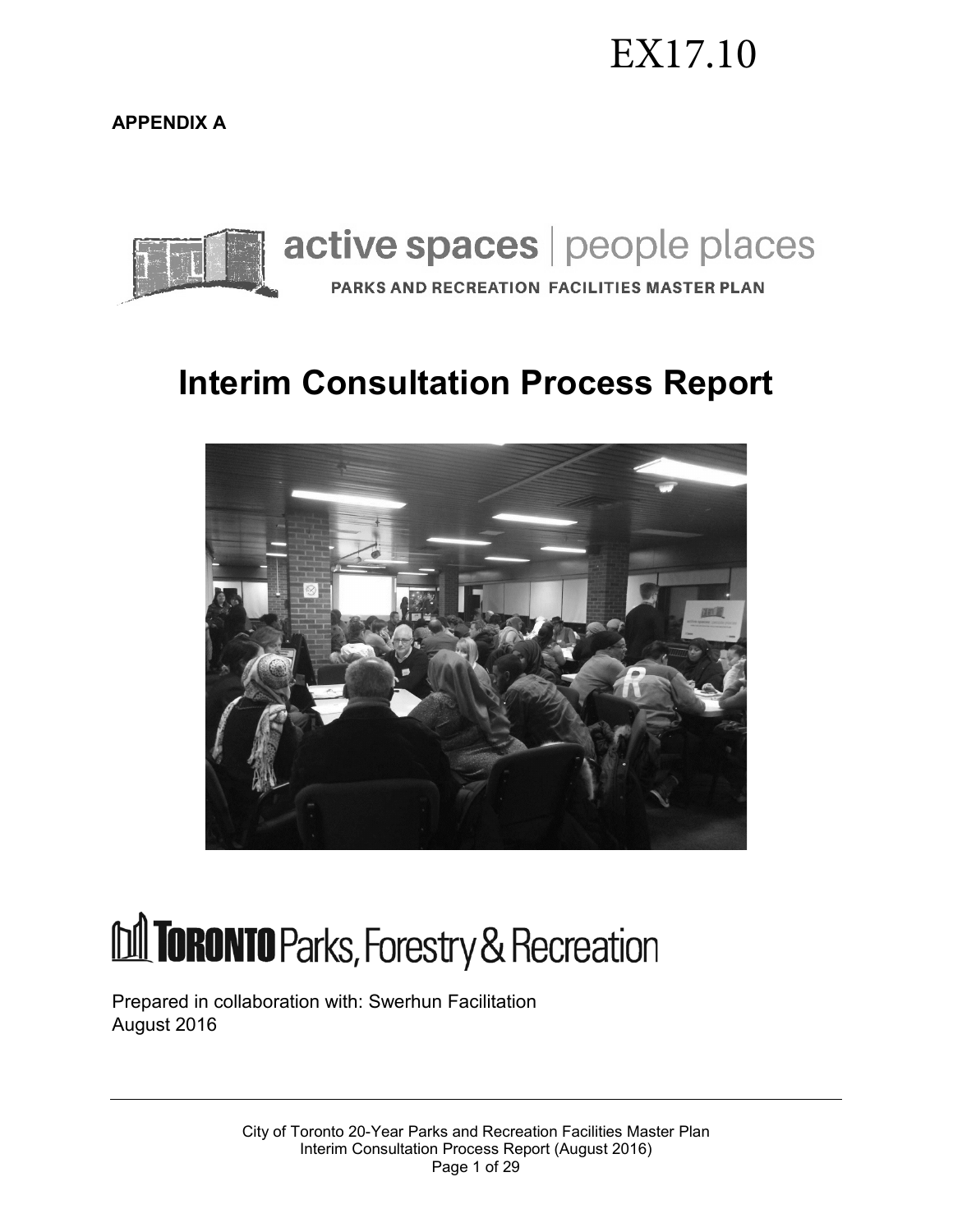# **PARKS AND RECREATION FACILITIES MASTER PLAN ENGAGEMENT ACTIVITIES**

Phase 1



City of Toronto 20-Year Parks and Recreation Facilities Master Plan Interim Consultation Process Report (August 2016) Page 2 of 29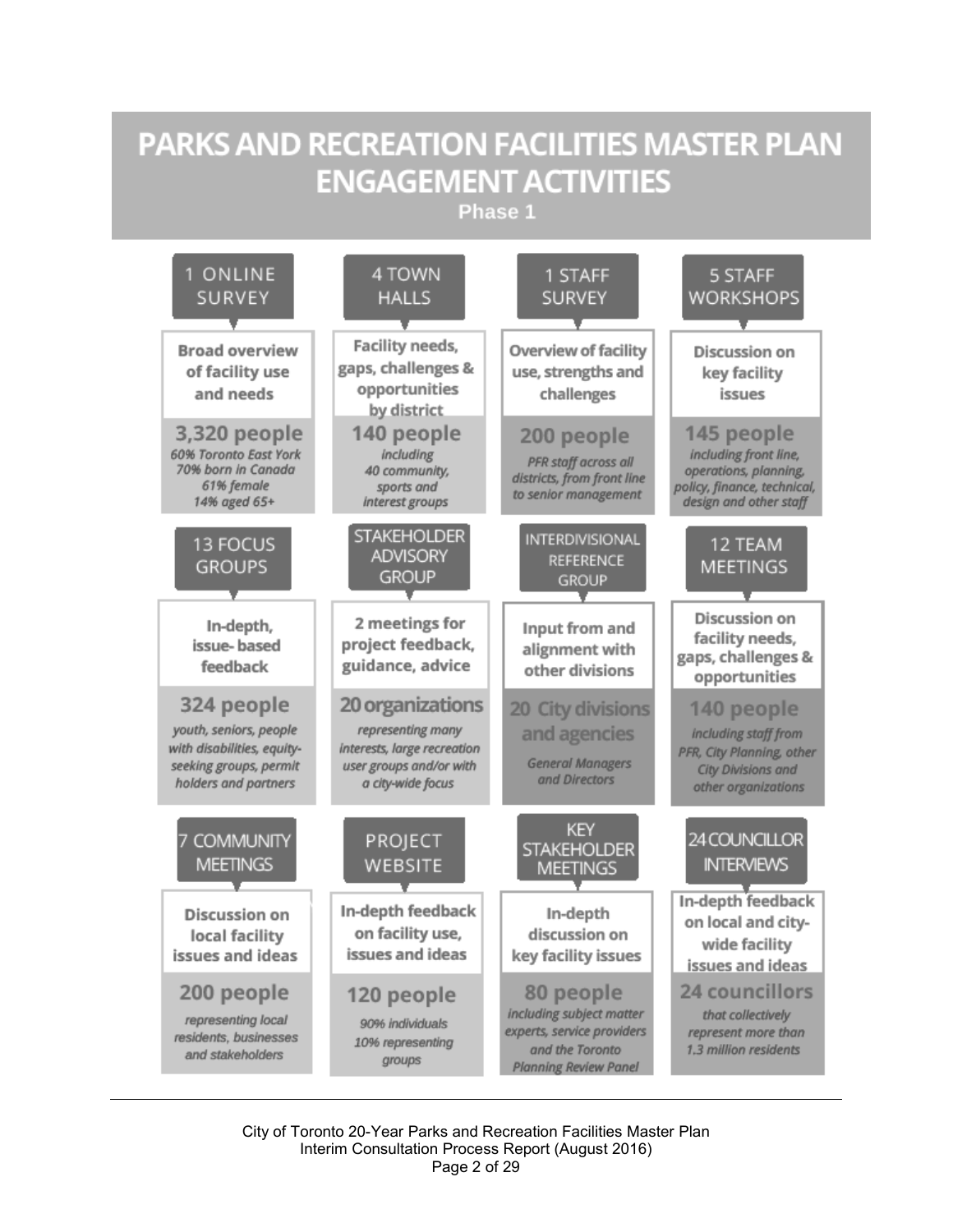#### **CONTENTS**

| 1 | Introduction                                                             |                                             |                                                                                          | 4              |
|---|--------------------------------------------------------------------------|---------------------------------------------|------------------------------------------------------------------------------------------|----------------|
| 2 | Understanding Needs and Establishing Principles: Activities and Feedback |                                             |                                                                                          | 5              |
|   | 2.1                                                                      | <b>Key Themes</b>                           |                                                                                          | 5              |
| 3 | Overview of Consultation Activities and Feedback                         |                                             |                                                                                          | 9              |
|   | 3.1                                                                      | Stakeholder Advisory Group Meeting 1        |                                                                                          |                |
|   |                                                                          | 3.1.1<br>3.1.2                              | Overview<br><b>High-Level Summary of Feedback</b>                                        | 9<br>9         |
|   | 3.2                                                                      | <b>Online Survey 1</b>                      |                                                                                          | 10             |
|   |                                                                          | 3.2.1                                       | Overview<br>3.2.2 High-Level Summary of Results                                          | 10<br>11       |
|   | 3.3                                                                      | <b>Town Halls</b>                           |                                                                                          | 13             |
|   |                                                                          | 3.3.1<br>3.3.2                              | Overview<br><b>High-Level Summary of Feedback</b>                                        | 13<br>14       |
|   | 3.4                                                                      | <b>Stakeholder Focus Groups</b>             |                                                                                          | 16             |
|   |                                                                          | 3.4.1<br>3.4.3                              | Overview<br>3.4.2 High-Level Summary of Feedback<br><b>Additional Youth Focus Groups</b> | 16<br>16<br>20 |
|   | 3.5                                                                      | <b>Stakeholder Advisory Group Meeting 2</b> |                                                                                          | 21             |
|   |                                                                          | 3.5.1<br>3.5.2                              | Overview<br><b>High-Level Summary of Feedback</b>                                        | 21<br>21       |
|   | 3.6                                                                      | <b>Master Plan Website</b>                  |                                                                                          |                |
|   |                                                                          | 3.6.1<br>3.6.2                              | Overview<br>High Level Summary of Feedback                                               | 23<br>23       |
|   | 3.7                                                                      | <b>Toronto Planning Review Panel</b>        |                                                                                          |                |
|   |                                                                          | 3.7.1<br>3.7.2                              | Overview<br><b>High-Level Summary of Feedback</b>                                        | 26<br>27       |
|   |                                                                          |                                             |                                                                                          |                |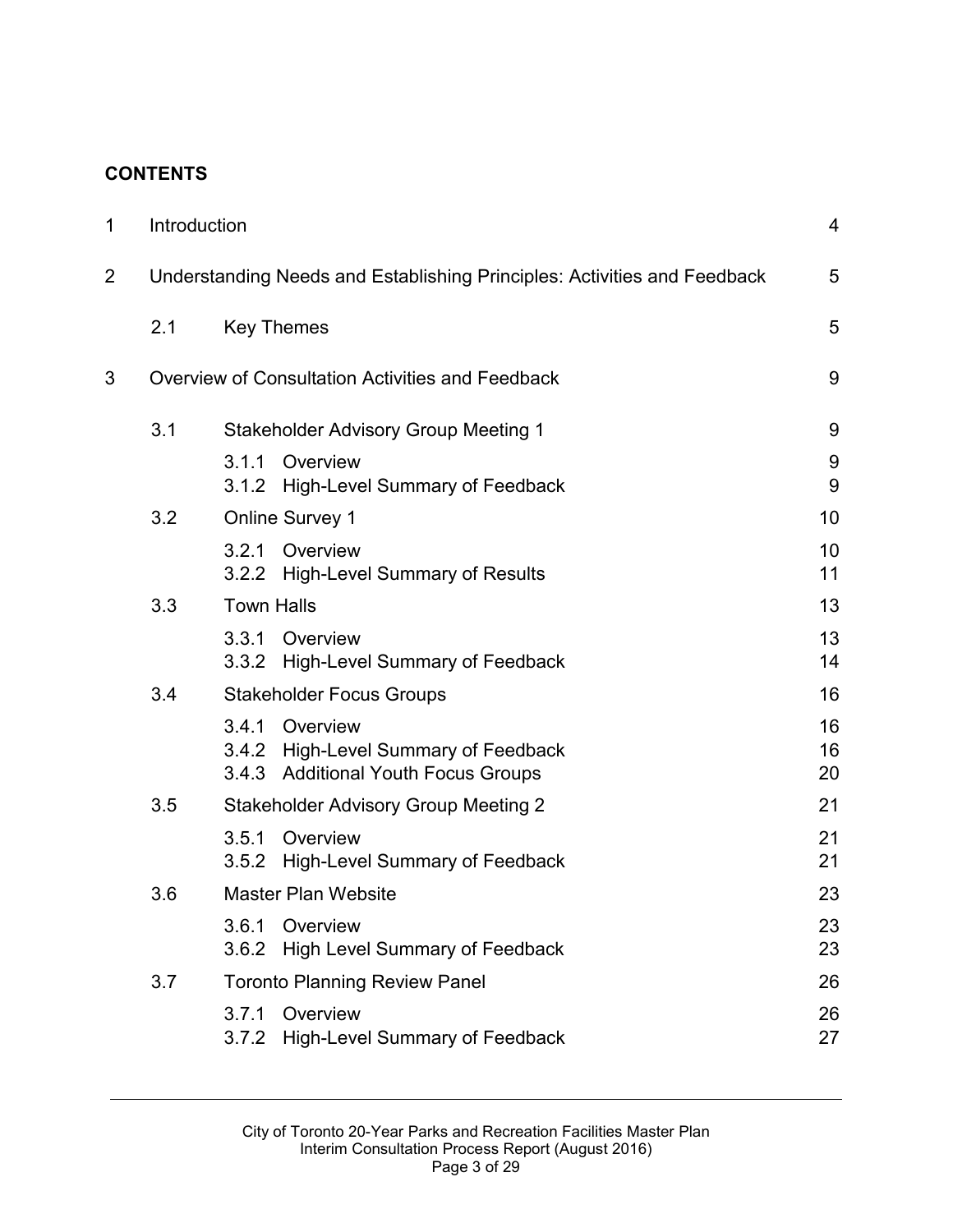# **1 Introduction**

The City of Toronto's Parks, Forestry & Recreation (PFR) Division is undertaking a new Facilities Master Plan that will guide the Division for the next 20 years. This is an update to PFR's 2004 Council approved Recreation Facilities Report. It will create a comprehensive inventory of the City's indoor and outdoor recreation facilities, identify and prioritize future investment and opportunities for parks and recreation facility provision, and develop strategic investment priorities by facility type based on a principle of equitable distribution across the City.

The development of this plan will be informed by a robust consultation process that engages individual users of parks and recreation facilities, as well as non-users, and organizations that provide and / or advocate for parks and recreation facilities and activities. The consultation process is taking place in two phases:

*Understanding Needs and Establishing Principles* – the City will share and seek feedback on the current provision of facilities, principles for investment, and facility gaps and needs. The views and perspectives shared by participants in this phase of the consultation process will help inform the needs assessment and Draft Master Plan that will be developed in Phase Two.

**Testing and Refining the Draft Master Plan** – the City will share and seek feedback on proposed facility needs and strategic directions. The views and perspectives shared by participants in this phase will help inform refinements to the Draft Master Plan. The Master Plan will then be finalized and taken to Council for approval in 2017.

This interim consultation process report provides a summary of public and stakeholder consultation activities and feedback collected during the Understanding Needs and Establishing Principles phase. This first phase of consultation took place between November 2015 and June 2016. Over 3,500 residents and stakeholders provided input through four town hall meetings, an online survey, thirteen stakeholder focus groups, and an online feedback form. A Stakeholder Advisory Group was established to provide input at key milestone points and feedback has been received from the resident-based Toronto Planning Review Panel of the City Planning Division. Public consultation activities were widely promoted through multiple channels: online via the PFR website, City of Toronto social media, and stakeholder networks; onsite at community recreation centres, civic centres and libraries; through traditional media; and by Councillors.

In addition to information gathered through the consultation activities that are summarized in this report, input for the Facilities Master Plan was provided by City staff, agencies, and Councillors, and at community meetings.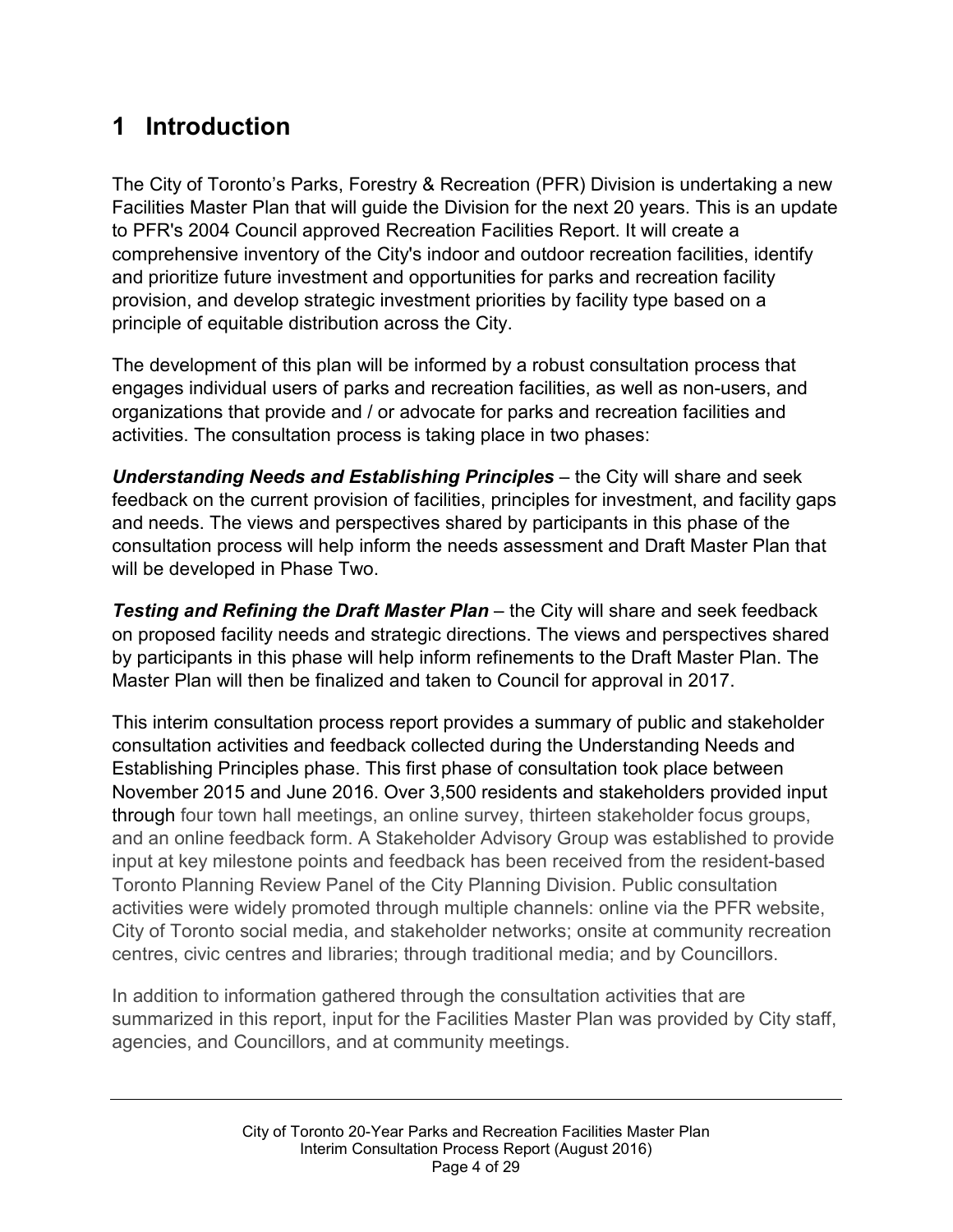All feedback will be used to help inform the technical analysis and development of the Draft Master Plan. This report will be updated to include the Testing and Refining the Draft Master Plan phase activities and feedback at the conclusion of the consultation process. This report is a compilation of the individual feedback summaries that provide a more detailed account of the feedback collected during each consultation activity.

# **2 Understanding Needs and Establishing Principles: Activities and Feedback**

This section provides a summary of the public and stakeholder consultation activities and feedback collected during the Understanding Needs and Establishing Principles phase. The activities that took place in this phase and are summarized in this report, included:

- Two meetings of the Stakeholder Advisory Group (SAG)
- One Online Survey
- Four Public Town Halls
- Six Stakeholder Focus Groups and Seven Youth Focus Groups
- Feedback collected through the Master Plan website [\(toronto.ca/parks/facilitiesplan\)](http://www.toronto.ca/parks/facilitiesplan)
- One meeting of the Toronto Planning Review Panel

# *2.1 Key Themes*

The key themes below are derived from the summaries of the various public and stakeholder consultation activities that took place during the first phase of the consultation process. The key themes are organized by the six challenges that the Facilities Master Plan will address:

- 1. Responding to a Changing City
- 2. Reshaping Facilities to Fit Evolving Needs
- 3. Providing Quality Facilities
- 4. Working with Others to Meet Needs
- 5. Improving Accessibility for Everyone
- 6. The Funding Challenge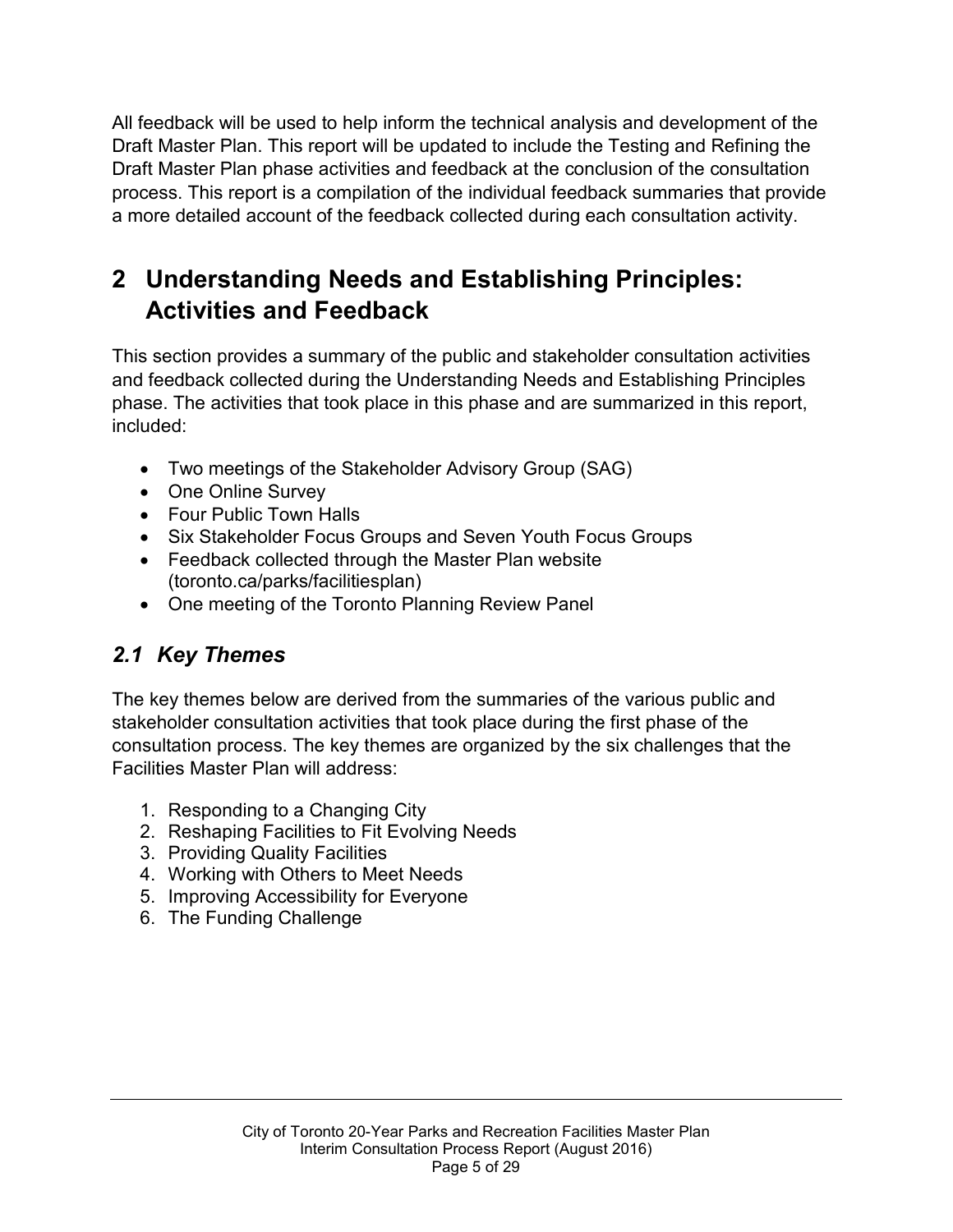#### Responding to a Changing City

Stakeholder Advisory Group (SAG), Town Hall, Stakeholder Focus Group and Master Plan Website participants all talked about the importance of demographic changes for determining facility needs.

- SAG participants felt that the City should focus both on high growth areas as well as areas that are experiencing lower-level intensification (e.g. the redevelopment of detached houses with stacked townhouses)
- Town Hall participants identified a number of areas that had recently grown or were anticipated to grow in the near term and were therefore in need of new **facilities**
- Stakeholder Focus Group participants suggested making facilities more accessible and responsive to the needs of the growing number of newcomers in the city
- Master Plan Website participants felt that the City should plan and deliver facilities and services that meet demographic needs, for example those of seniors, newcomers and low-income communities.

Survey respondents generally felt that there are the right number of parks and recreation facilities within their neighbourhoods, with two-thirds indicating that there are just the right number. Slightly more felt this way about outdoor facilities (67%) than indoor facilities (63%).

#### Reshaping Facilities to Fit Evolving Needs

SAG, Town Hall, Focus Group, Master Plan Website, and Toronto Planning Review Panel participants all suggested that the City explore ways to make both existing and new facilities more flexible to accommodate a range of uses, balance demands for grass roots and premium sports, better respond to evolving needs and maximize capital investments.

Focus Group participants suggested improving facilities to match the needs of seniors and youth, including adding community kitchens, drop-in un-programmed space, and intergenerational spaces.

Participants at the Town Halls also suggested converting underutilized facilities to uses more in line with growing recreational activities.

Master Plan Website participants suggested facilities that can accommodate environmental and cultural activities.

Survey respondents generally felt that the City's indoor recreation facilities are doing a good job of meeting their needs, with four in five (81%) agreeing that the facility they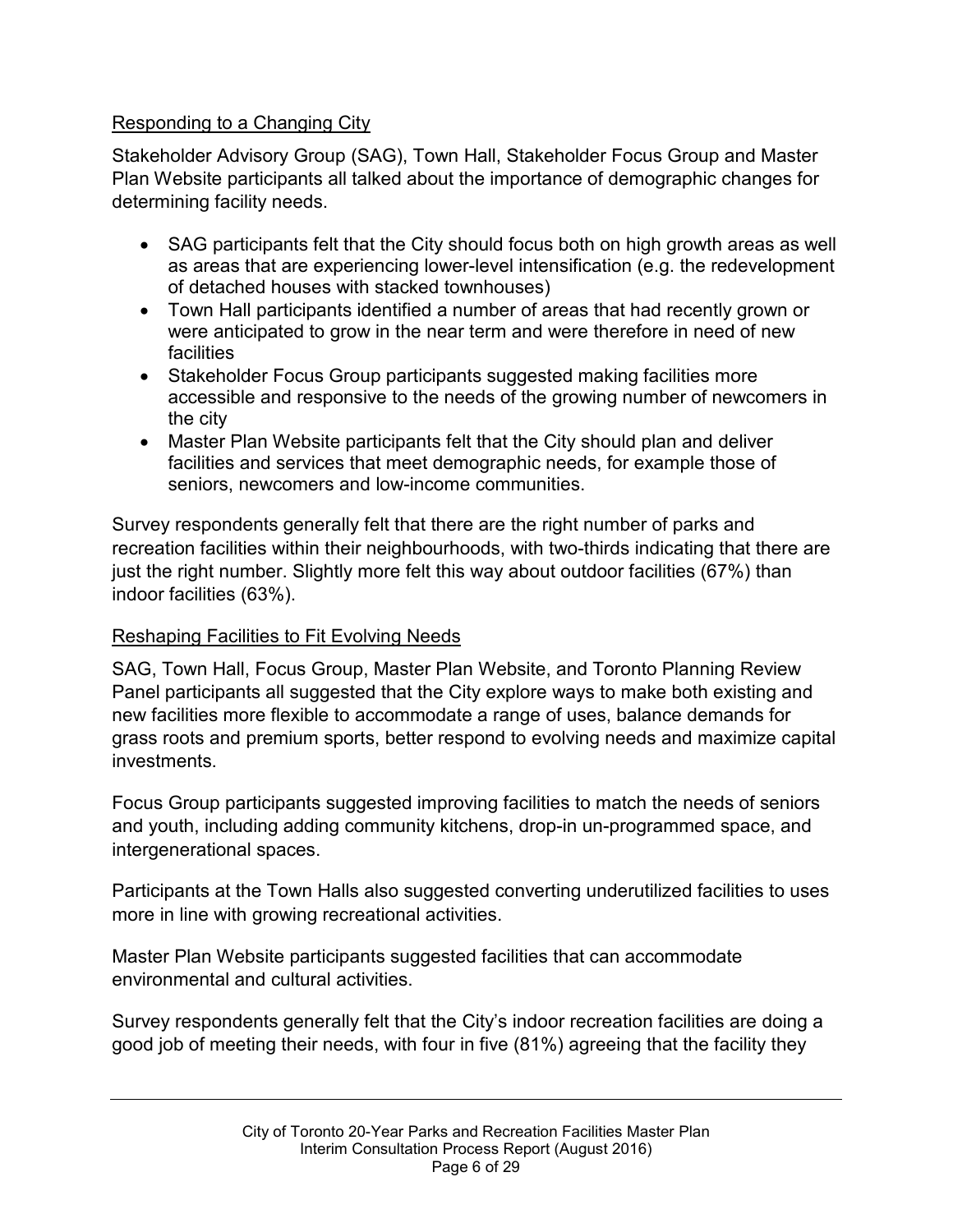use most often meets the needs of their community and three in five participants (63%) agreeing that indoor facilities overall have the features they are looking for.

#### Providing Quality Facilities

Stakeholder Focus Group and Town Hall participants felt that quality facilities are those that are in a good state of repair, up to current standards and that are clean, safe, and appealing. Master Plan Website participants suggested that many parks and recreation facilities are in need of renewal.

Participants at these consultation activities also felt that quality facilities are those that can accommodate a range of activities year round and have adequate support amenities such as washrooms and lighting.

Three-quarters of survey respondents indicated that overall, the indoor facilities they use are in good condition and slightly more than two-thirds (69%) indicated they liked these facilities the way they are, but felt some updates are needed. Similarly, just over three in five (62%) indicated that there were satisfied with the quality of outdoor parks and recreation facilities.

#### Working with Others to Meet Needs

Stakeholder Advisory Group and Focus Group participants suggested looking at examples of existing partnerships that the City has with other organizations. Focus Group participants in particular felt that there were lessons to be drawn, including how the City can better coordinate, collaborate, communicate and support partner organizations.

Participants at these two consultation activities, along with those from the Master Plan website, also suggested that the City explore the co-location of a broad array of community services at parks and recreation facilities.

Focus Group participants and Town Hall participants suggested partnerships with specific types of organizations, including school boards, places of worship and community organizations. They felt that these partnerships could help provide access to space that is underutilized during off-peak times and better animate and activate facilities.

Nearly 7 in 10 survey respondents (69%) felt that the City should work with other service providers to provide parks and recreation facilities, with slightly more supporting partnerships with service providers like schools, libraries and non-profit agencies (80%) than with the private sector (58%). Three-quarters of respondents supported the colocation of community centres together with other types of spaces and services (e.g. child care centres, libraries, social services, cultural facilities or retail shops).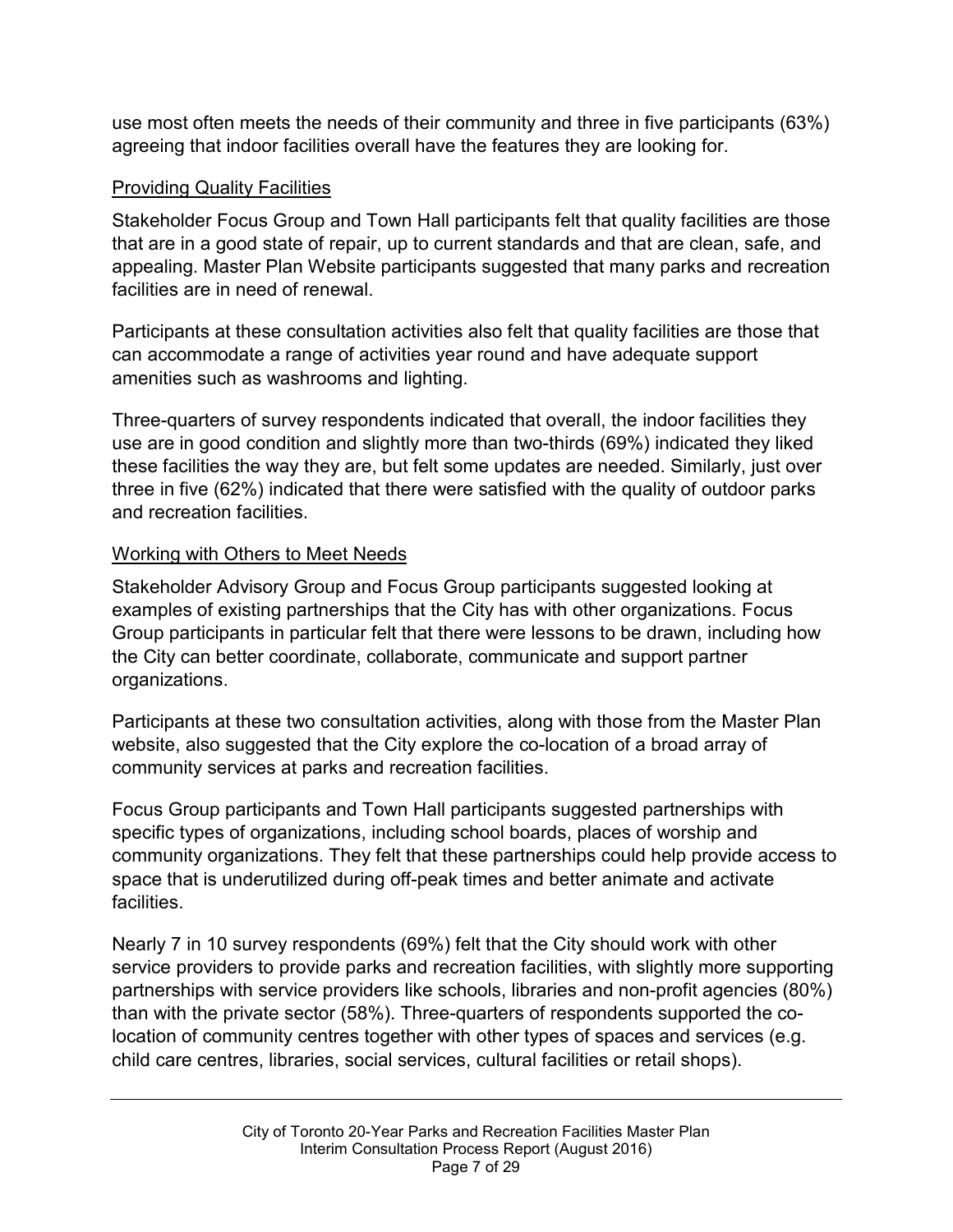#### Improving Accessibility for Everyone

Town Hall and Focus Group participants discussed access in terms of ease of travel to facilities, highlighting the importance of locating facilities along transit and active transportation connections and providing accessible parking.

Participants at these consultation activities also talked about access in terms of the design of facilities and ensuring that they are welcoming spaces (e.g. redesigning community centre lobbies to promote user-staff interactions, providing space for cultural activities, animation and events). Master Plan Website participants expressed a desire for more amenities such as concession stands and washrooms.

Stakeholder Advisory Group, Focus Group and Toronto Planning Review Panel participants stressed the importance of the physical design of facilities (particularly outdoor facilities) and how that can impact access for people with disabilities, along with access to information about accessibility, adequate signage and trained staff. They also emphasized the importance of ensuring access for those with greater need (e.g. locating facilities in Neighbourhood Improvement Areas), as did the Toronto Planning Review Panel.

Approximately three-quarters of survey respondents felt that the City's parks and recreation facilities are conveniently located. 82% felt that facilities are welcoming to all members of the community, while 54% felt that facilities are accessible for persons with disabilities. However, less than 1 in 10 respondents (7%) self-identified as a person living with a disability and very few (2%) indicated that they had lived in Canada less than 10 years.

#### The Funding Challenge

Stakeholder Advisory Group participants suggested reframing the funding challenge to express the value and return on investment that parks and recreation facilities provide (e.g. physical, mental and social health benefits and resultant money saved on other social service spending).

Focus Group, Town Hall, Master Plan Website, and Toronto Planning Review Panel participants shared further specific ideas on how to respond to the funding challenge, including:

- Locating facilities on non-traditional lands (e.g. hydro corridors) and co-locating or leasing space with or within other organizations facilities
- Identifying and promoting facilities that are underutilized
- Undertaking site-specific planning for new facilities as soon as possible to better take advantage of funding opportunities with other levels of government
- Better advertising programs and services to bring in more users and revenue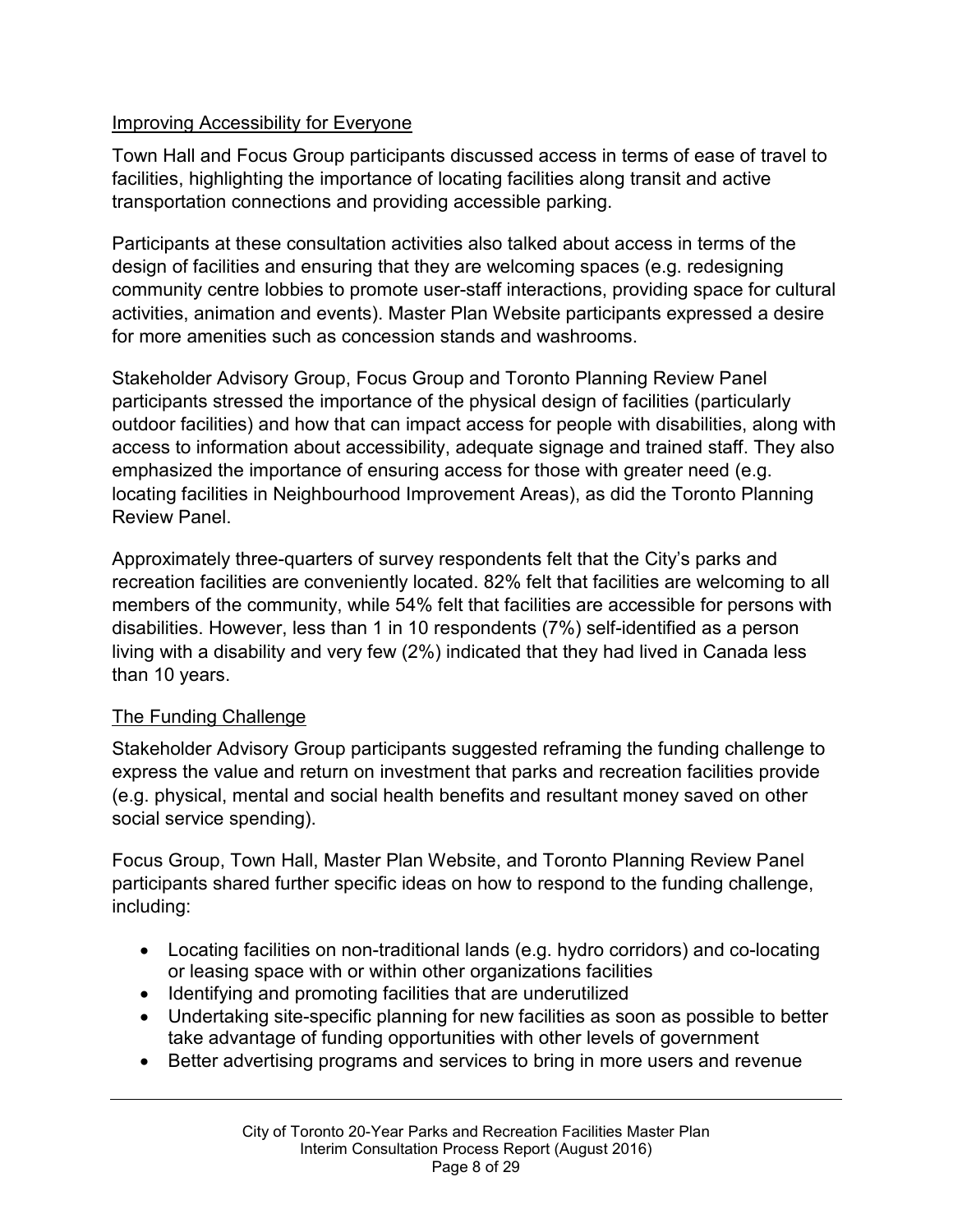- Encouraging people to volunteer/make small donations and seeking donations of space from faith-based groups and large land owners
- Exploring corporate sponsorships and private donations
- Working with community and other partners
- Reworking the distribution of Section 37 funds in order to distribute more funding to neighbourhoods where the need for amenities is greatest

Participants at both the Focus Groups and Town Halls suggested responding to the funding challenge by identifying opportunities for low cost maintenance and repairs to improve facilities. Two thirds of survey respondents expressed a preference for renovating older community centres, pools and arenas rather than completely rebuilding them.

# **3 Overview of Consultation Activities and Feedback**

## *3.1 Stakeholder Advisory Group Meeting 1*

#### *3.1.1 Overview*

On November 26, 2015, the City of Toronto hosted the first of three Stakeholder Advisory Group (SAG) meetings as part of its Parks and Recreation Facilities Master Plan. At this first meeting, SAG members were provided with an overview of the Master Plan Process and the project team's views on parks and recreation facility challenges. Following these presentations, SAG members engaged in a facilitated discussion guided by four focus questions:

- 1. What are you hearing from your members / networks about the current state of parks and recreation facilities?
- 2. What are the most significant trends or factors that are (or should be) shaping the provision of parks and recreation facilities?
- 3. What is the most important thing that the Master Plan should achieve?
- 4. Do you have any suggestions to strengthen the Master Plan process?

#### *3.1.2 High-Level Summary of Feedback*

#### Responding to a Changing City

It was suggested that it will be important to take into account demographic changes in both high growth areas as well as those resulting from lower-level intensification (e.g. the redevelopment of detached houses with stacked townhouses).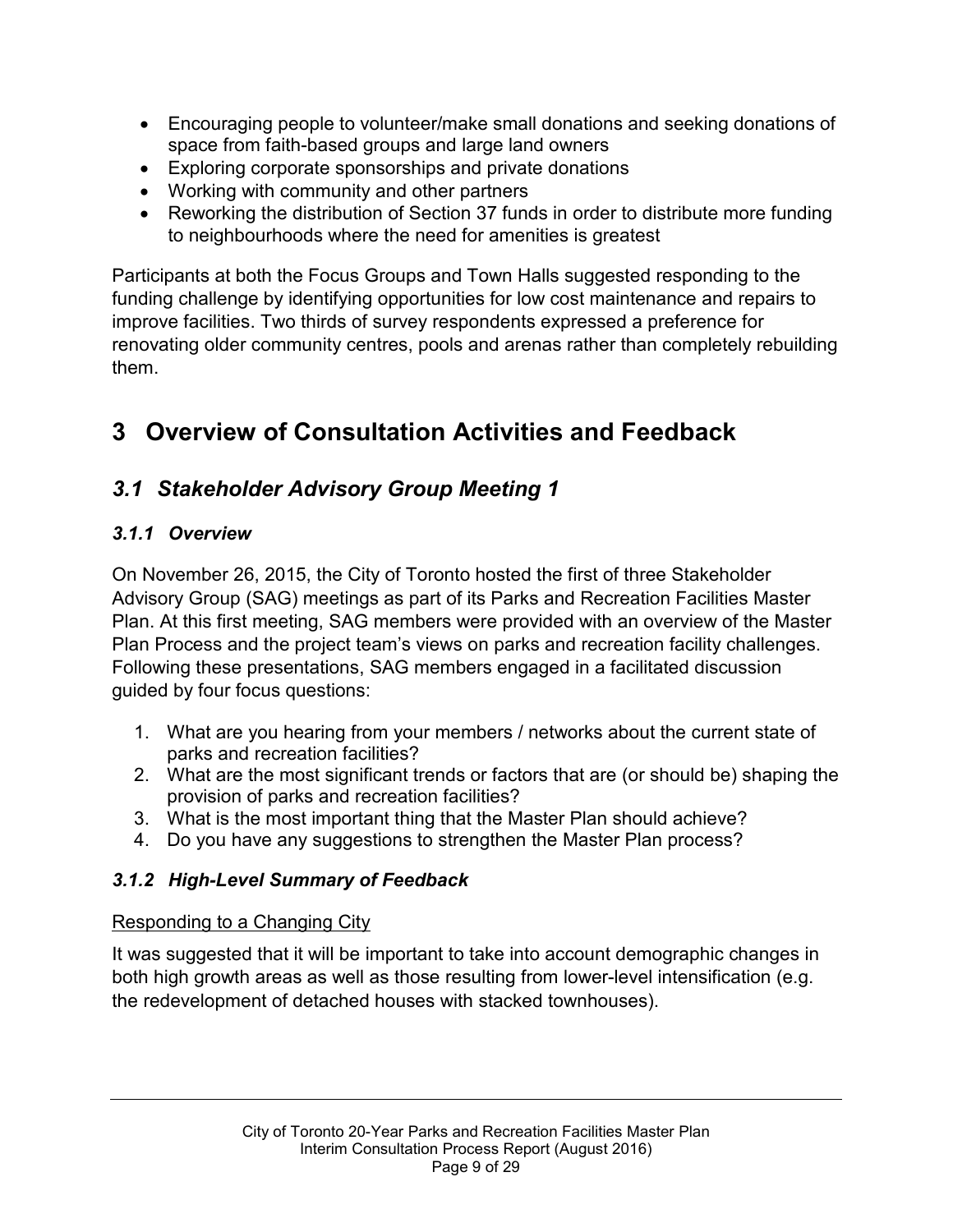#### Reshaping Facilities to Fit Evolving Needs

SAG members provided advice on potential sources of information the project team could use in determining the evolving needs for parks and recreation facilities, both during the Master Plan process and throughout its implementation.

#### Providing Quality Facilities

SAG members suggested that providing quality facilities could include greening buildings to make them more energy efficient and planning for flexible facilities/spaces to better respond to evolving needs/limited capital dollars.

#### Working with Others to Meet Needs

Several SAG members talked about looking at examples of ongoing partnerships and drawing lessons from them.

SAG members suggested that co-location of services with parks and recreation facilities can help maximize responses to community need for recreation and social services.

#### Improving Accessibility for Everyone

SAG members spoke of accessibility and inclusion at a number of scales, from parks and recreation facilities as a great social leveler to specific facility features that facilitate inclusion and designs that inhibit access to people with disabilities.

#### The Funding Challenge

Several SAG members suggested that the funding challenge be reframed to express the value and return on investment that parks and recreation facilities provide. They felt that there could be an opportunity to better position parks and recreation within the city, highlighting the physical, mental and social health benefits and resultant money saved on other social service spending.

These SAG members felt that the value of parks and recreation facilities could be articulated through a number of means, including: drawing on existing parks and recreation studies and policy positions, and considering the framing, trends, metrics and results of Toronto-focused quality of life and social planning reports, studies and tools.

# *3.2 Online Survey 1*

#### *3.2.1 Overview*

The City of Toronto hosted an online survey between December 1, 2015 and January 24, 2016 as part of its Parks and Recreation Facilities Master Plan. The online survey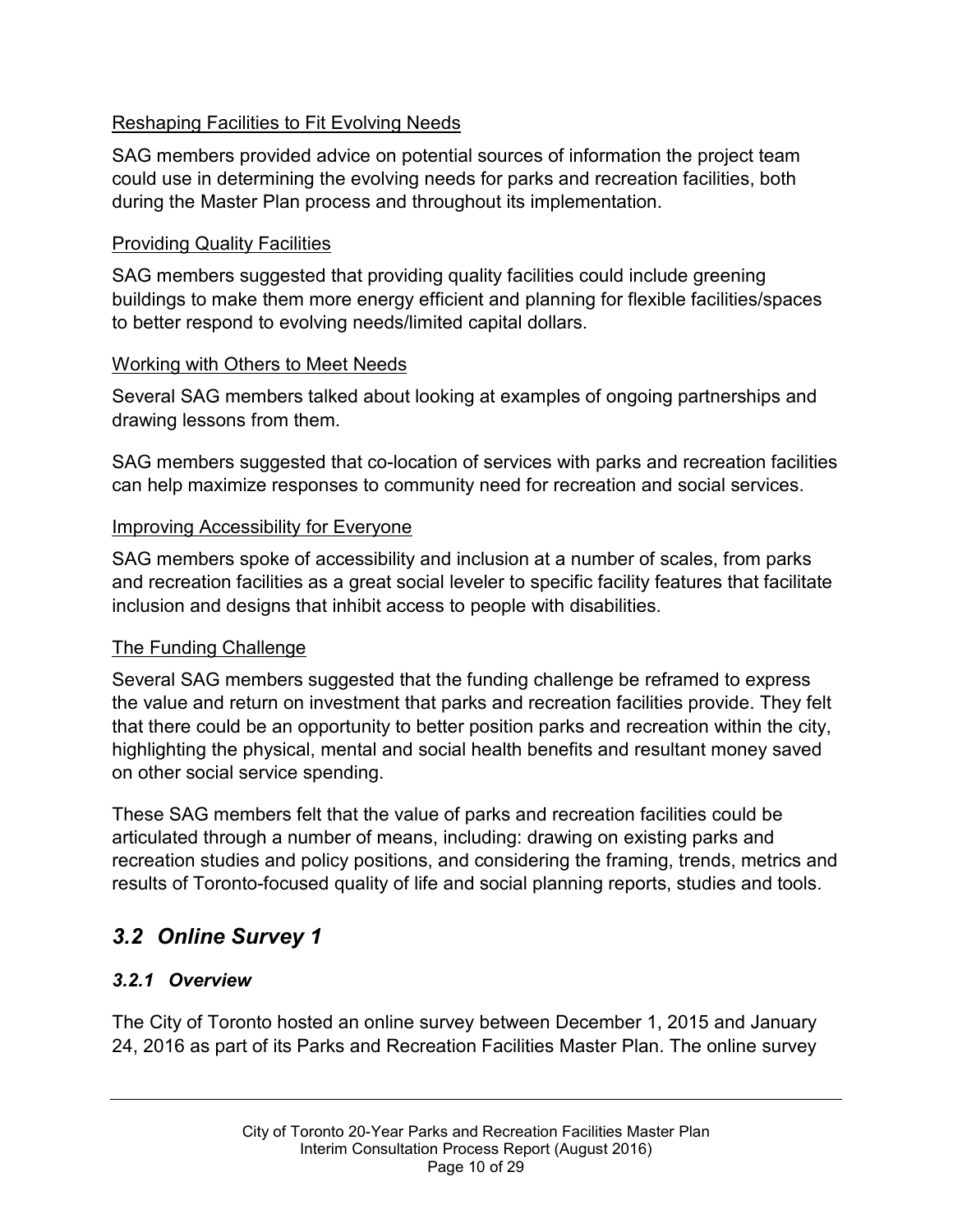was available on the Master Plan website. In the nearly two months that the survey was available, 3,320 people responded to the survey, with approximately 60% completing the 36 question survey.

The purpose of the survey was to help establish a broad picture of recreation facility needs and preferences by focusing on facility usage, gaps and principles. The survey featured questions related to three categories: indoor facilities, outdoor facilities, and demographics. As survey respondents were self-selecting, the results should not be interpreted as a statistically significant representation of public opinion on the questions asked in the survey.

#### *3.2.2 High-Level Summary of Results*

#### Responding to a Changing City

Respondents generally felt that there are the right number of parks and recreation facilities within their neighbourhoods, with two-thirds indicating that there are just the right number of parks and recreation facilities in their neighbourhood. Slightly more felt this way about outdoor facilities (67%) than indoor facilities (63%).

#### Reshaping Facilities to Fit Evolving Needs

Respondents generally felt that the City's indoor recreation facilities are doing a good job of meeting their needs, with four in five (81%) agreeing that the facility they use most often meets the needs of their community and three in five participants (63%) agreeing that indoor facilities overall have the features they are looking for.

When asked about their preferences for recreation facility size and number of features, a majority of respondents (58%) expressed a preference for small recreation facilities that are closer to their homes instead of large recreation facilities with more features that are farther from them.

According to survey respondents the most important types of indoor facilities include indoor swimming pools (67%), community centres (51%), and indoor arenas (36%), and the most important outdoor facilities include open green space/multi-purpose fields (49%), skating rinks (34%); and outdoor swimming pools (32%). There was some alignment with the activities that respondents (or members of their households) participated in most frequently, with lane/leisure swimming (36%) and instructional swimming (36%) as the top two indoor recreational activities that respondents most frequently participated in and leisure skating (34%) as one of the top three outdoor recreational activities.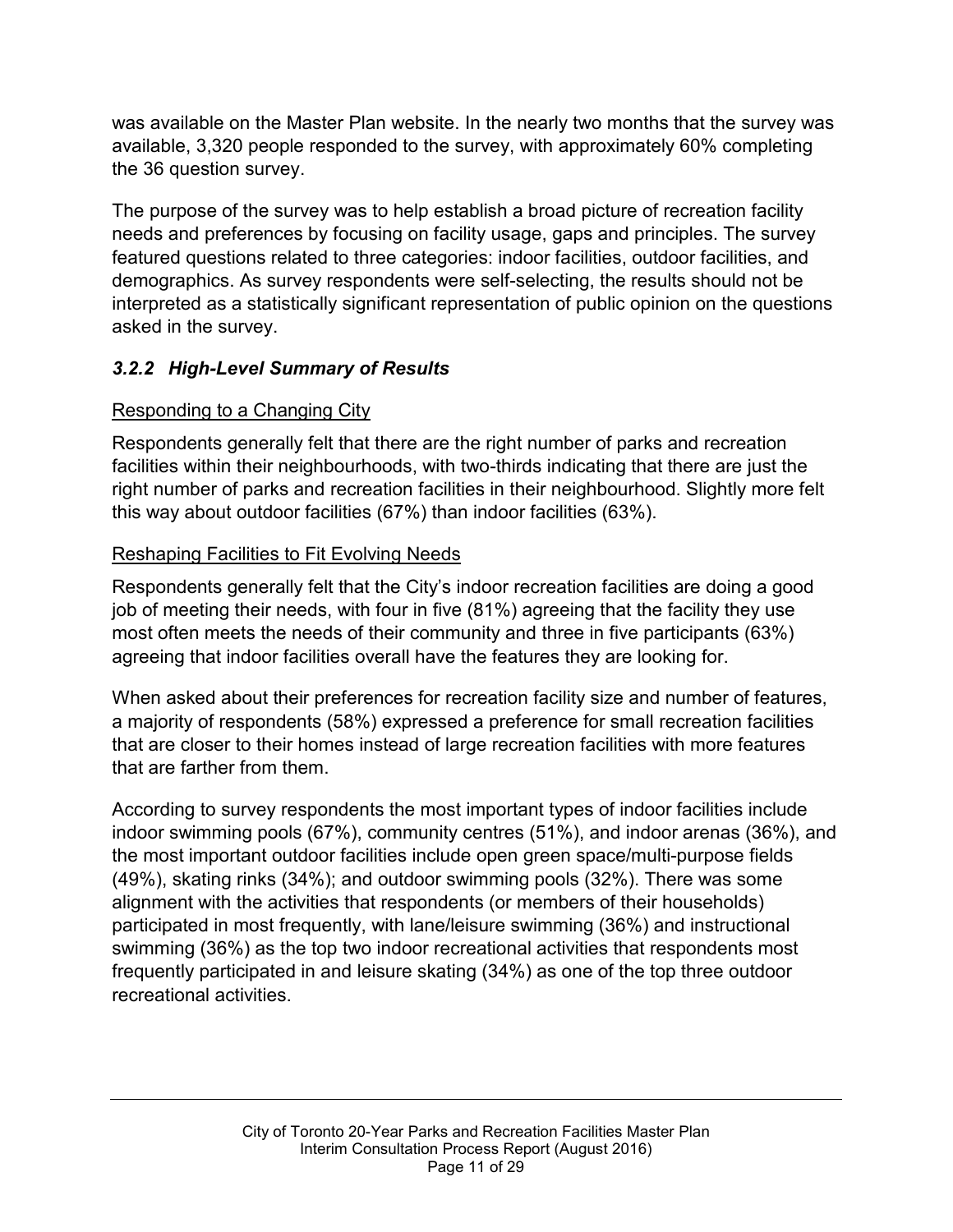#### Providing Quality Facilities

Three-quarters of respondents indicated that overall, the City's community centres (77%), arenas (75%) and indoor swimming pools (72%) are in good condition, and slightly more than two-thirds indicated they liked these facilities the way they are, but that some updates are needed. Similarly, just over three in five (62%) indicated that there were satisfied with the quality of outdoor parks and recreation facilities.

Respondents were more likely to agree that indoor pools were too crowded and busy (40%) than disagree (30%). In contrast, respondents were less likely to agree that community centres (28%) and arenas (23%) were too crowded and busy than disagree (38% and 43% respectively). Amongst those who have not used an indoor facility in the last 12 months, one-quarter said it was because they had found facilities to be too crowded. In comparison, crowded facilities were cited by just over one in ten (13%) respondents as the reason that they had not used an outdoor recreational facility in the last 12 months.

#### Working with Others to Meet Needs

Nearly 7 in 10 respondents (69%) felt that the City should work with other service providers to provide parks and recreation facilities, with slightly more supporting partnerships with service providers like schools, libraries and non-profit agencies (80%) than with the private sector (58%). Three-quarters of respondents supported the colocation of community centres together with other types of spaces and services (e.g. child care centres, libraries, social services, cultural facilities or retail shops).

Respondents are using non-City facilities just as much as they are using City facilities. In the last 12 months, 90% of respondents had used a non-City indoor facility compared with 83% who had used a City indoor facility. Similarly, 76% of respondents had used a non-City outdoor facility compared with 81% who had used a City outdoor facility.

#### Improving Accessibility for Everyone

Survey respondents generally felt that the City's recreation facilities are geographically accessible, with approximately three-quarters (73%) saying that the City's indoor facilities are conveniently located and just over three-quarters (77%) feeling the same about outdoor facilities. Furthermore, most respondents felt that it takes them a reasonable amount of time to travel to community centres (89%), arenas (85%) and indoor pools (87%) specifically.

At the most frequently used community centres, indoor arenas and pools, respondents generally felt that conditions are good, with nine in ten reporting that these facilities feel safe, and eight in ten reporting that they are welcoming to all members of the community. A slim majority agreed that the support spaces (change rooms, washrooms,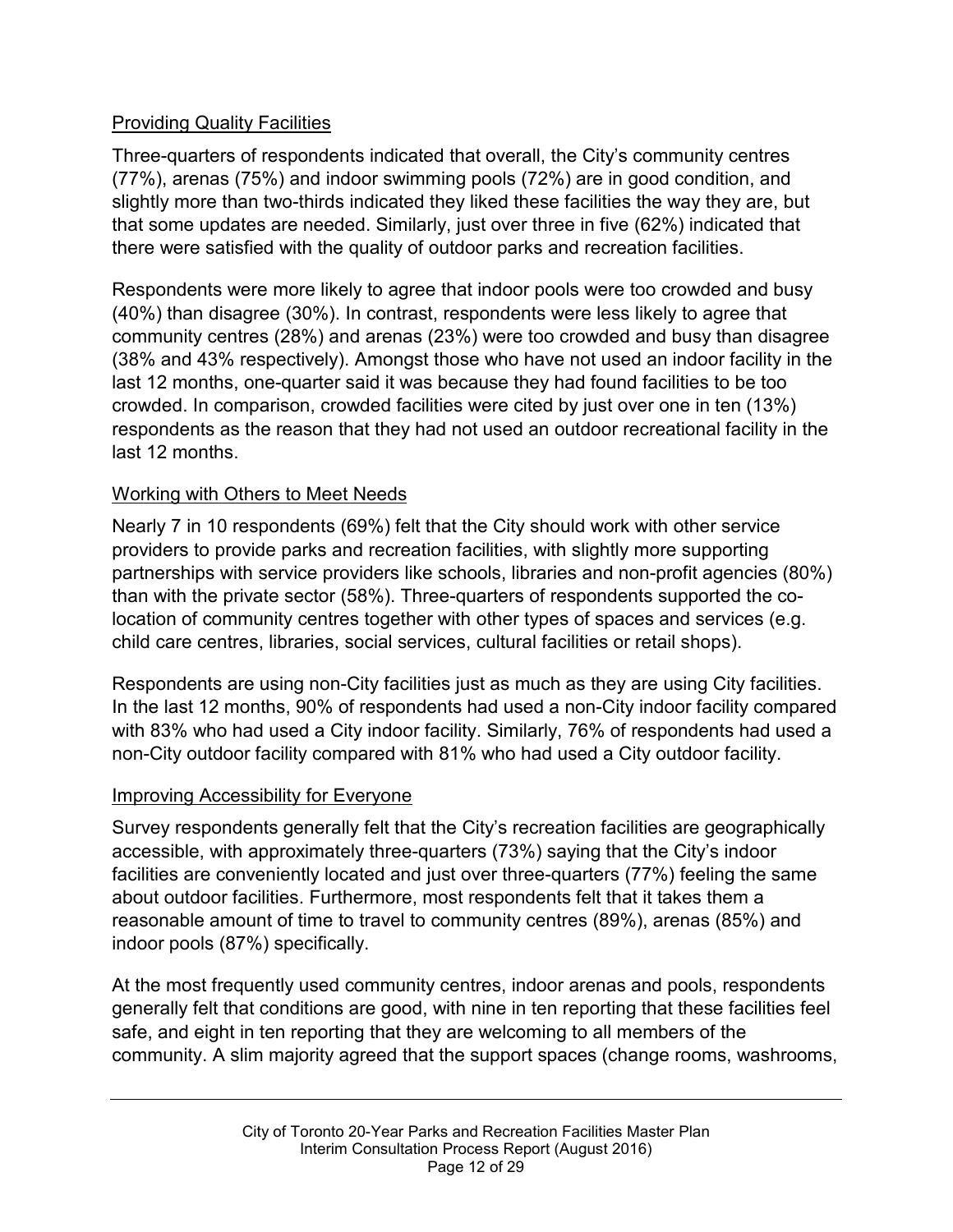seating) are adequate at community centres (56%), arenas (57%) and indoor pools (54%), and a similar proportion felt that facilities are accessible for persons with disabilities (57% for community centres, 55% for arenas and 50% for indoor pools). However, less than 1 in 10 respondents (7%) self-identified as a person living with a disability and very few (2%) indicated that they had lived in Canada less than 10 years.

#### The Funding Challenge

When given a choice between renovating older community centres, pools and arenas or completely rebuilding them, even if it means moving them to another location, two-thirds of respondents (66%) expressed a preference for renovations while just under one in five expressed a preference for rebuilding (18%). Almost as many did not express a preference, with 16% indicating they could not decide / did not know.

## *3.3 Town Halls*

#### *3.3.1 Overview*

The City of Toronto hosted four public town halls on February  $23<sup>rd</sup>$  and  $24<sup>th</sup>$  and March 2nd and 3rd, 2016 as part of its Parks and Recreation Facilities Master Plan. These town halls were held across the city, with one each in Toronto-East York, Scarborough, Etobicoke-York and North York.

The purpose of these town halls was to share and seek feedback on what is working well, and to identify needs, gaps, challenges and opportunities with regard to the provision of parks and recreation facilities in Toronto. At each town hall, participants were provided with an overview of the Master Plan process and challenges that the Master Plan will seek to respond to. Following this presentation, participants engaged in facilitated discussions guided by a series of focus questions:

- 1. What is the best thing about the City's parks and recreation facilities?
- 2. How can the City's parks and recreation facilities be improved (e.g. expanding existing facilities, constructing of new facilities)?
- 3. Do you have any suggestions on how to address the challenges associated with providing parks and recreation facilities?

All four town halls were live webcast, providing residents with the option to view and listen to the presentation and participate in the discussion either in-person or online. In total, approximately 140 people participated in in the town halls, with over 40 community, sports and interest groups represented.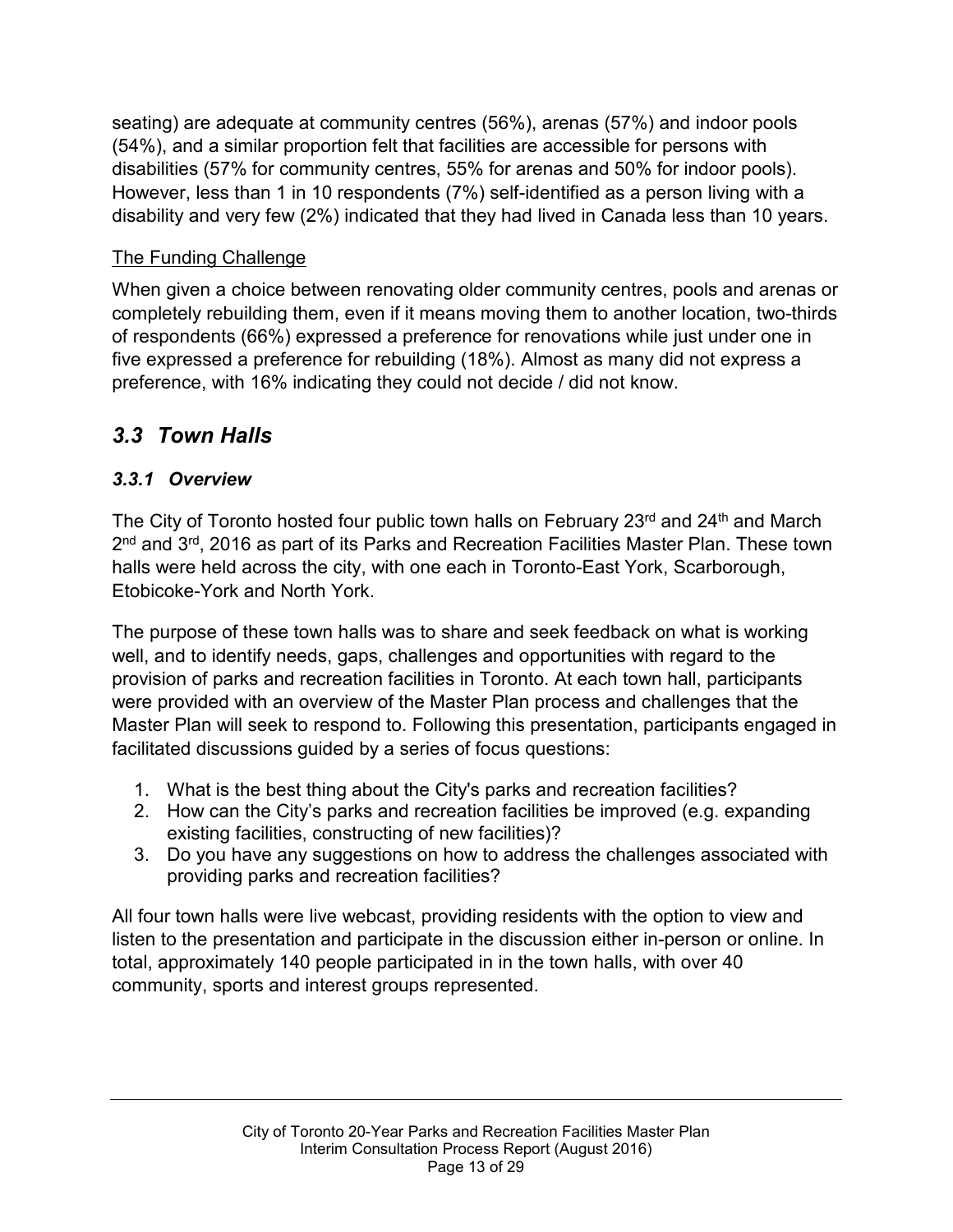#### *3.3.2 High-Level Summary of Feedback*

#### Responding to a Changing City

To respond to a changing city, participants at the Toronto-East York, Etobicoke-York and North York town halls suggested new facilities in locations that had recently grown (particularly higher density neighbourhoods) or were anticipated to grow in the near term, including:

- A new community centre in central Etobicoke
- New community centres serving Ward 20 (both in the south end in the Entertainment District which has experienced a high rate of growth and in the northern end, which has not experienced the same growth but does not have a community centre)
- A new community centre in the quarry lands at Victoria Park and Gerrard
- A new playground at Wynford Drive
- Additional ice pads at Goulding Park
- New community centres at Grand Avenue Park and/or at the site of the former Christie plant

#### Reshaping Facilities to Fit Evolving Needs

To reshape facilities to fit evolving needs, participants at the Toronto-East York, Scarborough and North York town halls suggested converting underutilized facilities to uses more in line with growing recreational activities (such as ball diamonds to cricket pitches or making temporary skateboard parks permanent, as was requested at Malvern Community Recreation Centre). Participants at the Etobicoke-York town hall suggested reshaping facilities by making spaces, fields and courts more flexible to accommodate a range of sports and balance grass roots and premium sports.

#### Providing Quality Facilities

Providing quality facilities was discussed in a number of ways by participants at the town halls. Toronto-East York and Scarborough participants suggested smaller-scale improvements to existing facilities to increase their usability. Participants in Etobicoke-York and North York expressed concerns about facility maintenance and a lack of supporting amenities causing a decline in sport organization membership, shortened playing seasons and potentially increasing the risk of injuries. They suggested that the City improve sports field maintenance and provide supporting amenities such as washrooms, lighting, sports bubbles and artificial turf (although there was some concern about the appropriateness of artificial turf for some sports).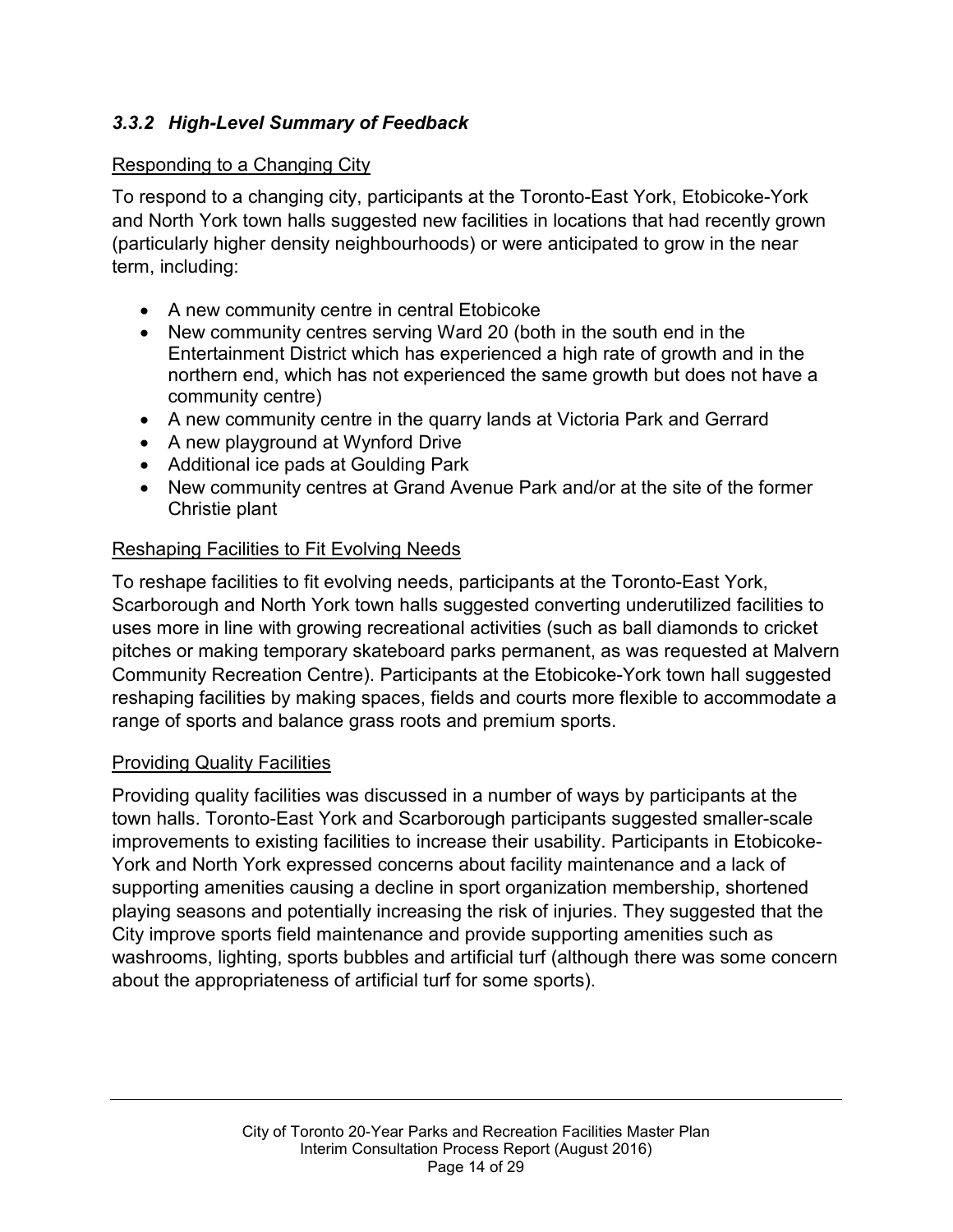#### Working with Others to Meet Needs

Participants identified many different types of organizations that the City of Toronto could work with to meet recreational needs. Participants at the Scarborough, Etobicoke-York and North York town halls suggested that the City work with schools and postsecondary institutions to provide facilities, with participants at the former two town halls emphasizing community hubs on vacated school sites and participants at the latter meeting suggesting facility sharing during off-peak times. Participants at these three town halls also suggested that the City consider partnering with community organizations to help animate and activate facilities and pursuing more corporate partnerships to increase funding and permit fee revenues.

#### Improving Accessibility for Everyone

Participants at all four town halls talked about improving accessibility to facilities in terms of ease of travel. While participants in Scarborough and Etobicoke-York shared stories about the need to drive to facilities and difficulties faced by those without access to cars, participants in Toronto-East York and North York suggested that the City also encourage access to facilities through public transit and active transportation. Participants also discussed accessibility in terms of program registration – suggesting that improvements to the registration system would result in greater access, and welcoming spaces – suggesting that efforts be made to improve the look and function of recreation centre lobbies as community space and to promote user-staff interaction.

#### The Funding Challenge

Participants at all four town halls offered a number of different ideas to respond to the funding challenge, including:

- Ensuring that parks acquired through section 42 or built through section 37 funds and other development-related funds are large enough to provide outdoor facilities
- Encouraging people to volunteer/make small donations
- Better advertising programs and services to bring in more users and revenue
- Seeking donations of space from faith-based groups and large land owners
- Working with community organizations and sports clubs to fund new facilities
- Undertaking site-specific planning for new facilities as soon as possible to better take advantage of funding opportunities with other levels of government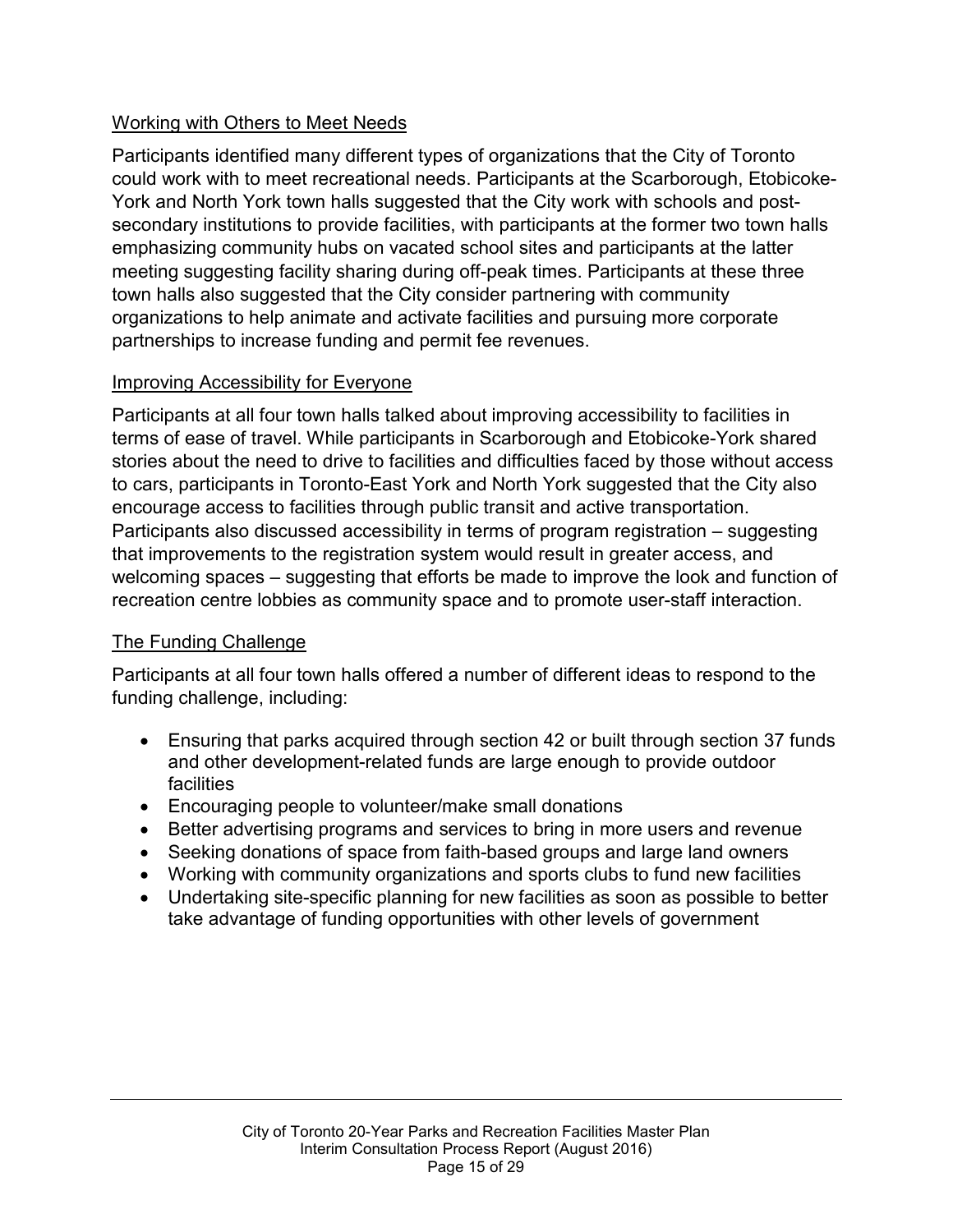## *3.4 Stakeholder Focus Groups*

#### *3.4.1 Overview*

The City of Toronto hosted six focus groups between March 22nd and 31st, 2016 as part of its Parks and Recreation Master Plan process. Each focus group was targeted to specific individuals and organizations representing: persons with disabilities; access, equity and diversity organizations; partners, sponsors and donors; facility users and permit holders; seniors; and, youth.

The purpose of these focus groups was to share and seek feedback on what is working well, and to identify needs, gaps, challenges and opportunities with regard to the provision of parks and recreation facilities in Toronto. At each focus group, participants were provided with an overview of the Master Plan process and challenges that the Master Plan will contemplate and seek to respond to. Following this presentation, participants engaged in facilitated discussions guided by a series of focus questions. In total, 147 people participated, representing 74 organizations.

#### *3.4.2 High-Level Summary of Feedback*

#### Responding to a Changing City

To respond to a changing city, participants at the Access, Equity and Diversity focus group suggested making City facilities, especially community centres, more accessible and responsive to the needs of the growing number of newcomers in the city. Participants at the Facility Users and Permit Holders focus group discussed the importance of understanding how demographic changes are impacting the popularity of both more traditional activities (e.g. hockey, soccer) and emerging activities (e.g. skateboarding, Australian Football, netball, cricket). Participants at the Seniors focus group recommended creating social, seniors-focused spaces and taking grandchildren into account when planning for seniors. Participants at the Youth focus group talked about increasing and diversifying staffing, and emphasized the need for staff that represent youth and are youth-friendly.

#### Reshaping Facilities to Fit Evolving Needs

To reshape facilities to fit evolving needs, participants at the Facility Users and Permit Holders focus group discussed the need for more flexible facilities and multi-use spaces that are better able to respond to a range of uses as needs evolve throughout the City. Participants also suggested the City explore how current facilities could accommodate a wider range of uses. Participants at the Seniors focus group said new facilities should include health, wellness and mental health services and that programs should be geared to three cohorts (aged 55-70, 70-80, 80+) and offered at different times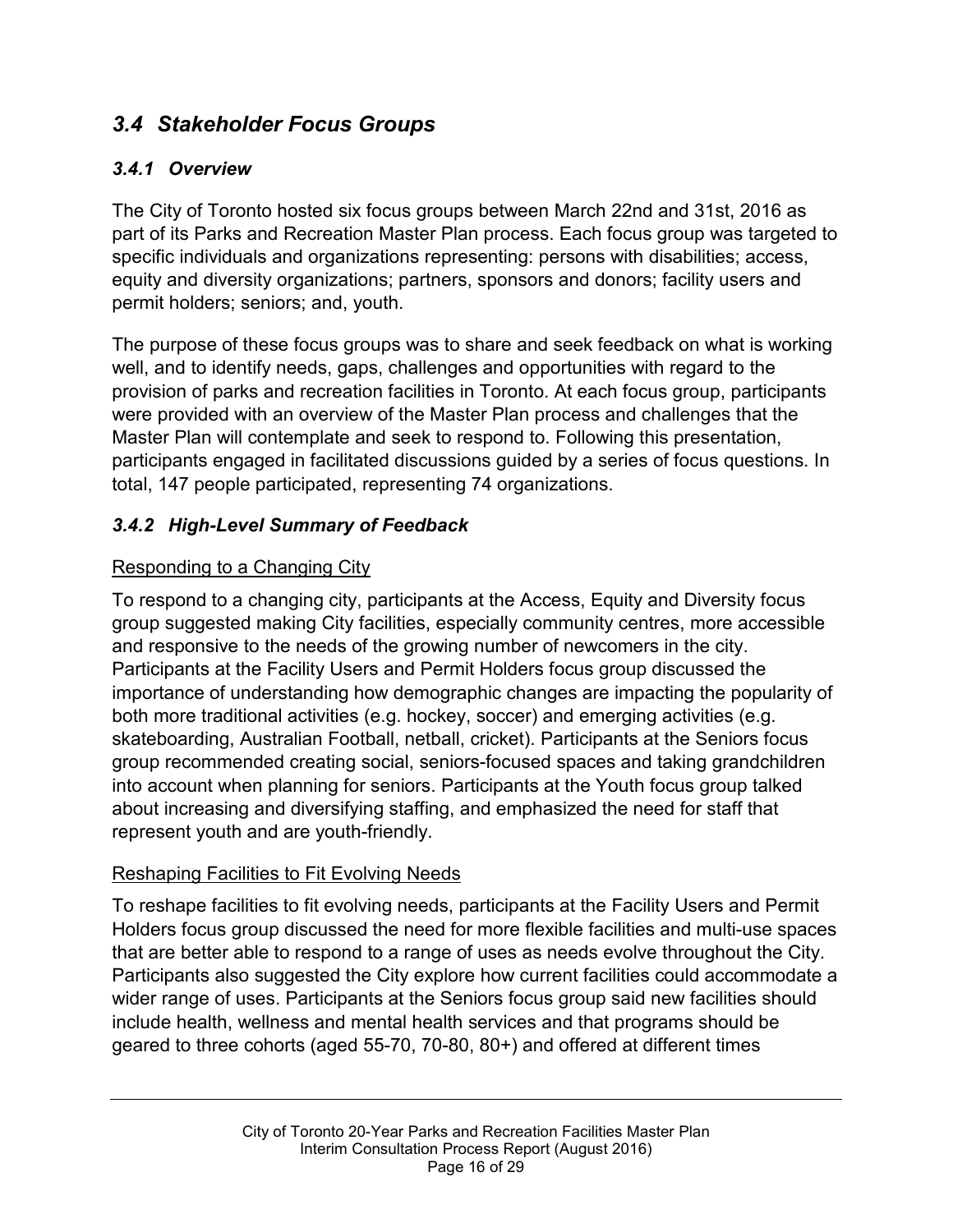throughout the day. Participants at the Seniors focus group also identified a need for more facilities that appeal to seniors, including indoor spaces, warm pools, community kitchens and intergenerational space.

Participants at the Youth focus group discussed ways to make existing and new facilities more youth-friendly, identified different spaces that appeal specifically to youth, said that spaces in community centres should be inviting and welcoming, and identified a need for more drop-in (un-programmed) space, gender specific spaces, better outdoor spaces and improved scheduling of youth and seniors spaces/activities. Participants at the Youth focus group also said that programming contributes to youth-friendly facilities, noting the importance of free and affordable programs, consistent and longer hours, running more than one program at a time, girls-only programs, programs focused on job skills, additional drop-in programs and programs that appeal to the whole community.

#### Providing Quality Facilities

Participants talked about providing quality facilities at several of the focus groups. Participants at the Persons with Disabilities focus group and Facility Users and Permit Holders focus group discussed improving facilities in terms of maintenance, noting the importance of keeping both equipment and facilities in good repair and up to current standards.

Participants at the Partners, Sponsors and Donors focus group and Facility Users and Permit Holders focus group talked about the need for facilities that can accommodate a range of activities year round, with some suggesting an increase in the use of sports bubbles and artificial turf. Some participants at the Partners, Sponsors and Donors focus group suggested improving some High Park infrastructure as well as maintenance and safety within ravines.

Participants at the Seniors focus group reported that new facilities are great for communities, there is a need for timely repairs at existing facilities, and provided suggestions to improve facilities and outdoor spaces including staff available to help, WiFi in buildings and parks, cable TV in community centres, and more washrooms in parks and trails.

Participants at the Youth focus group identified what they like best about community centres (e.g. staff, affordability, engaging spaces) and popular spaces (e.g. gyms, youth lounges, music/recording studios, dance studios, arcades, basketball courts, weight rooms and homework rooms). They also talked about the need to ensure community centres are appealing, clean, safe and provide a range of activities.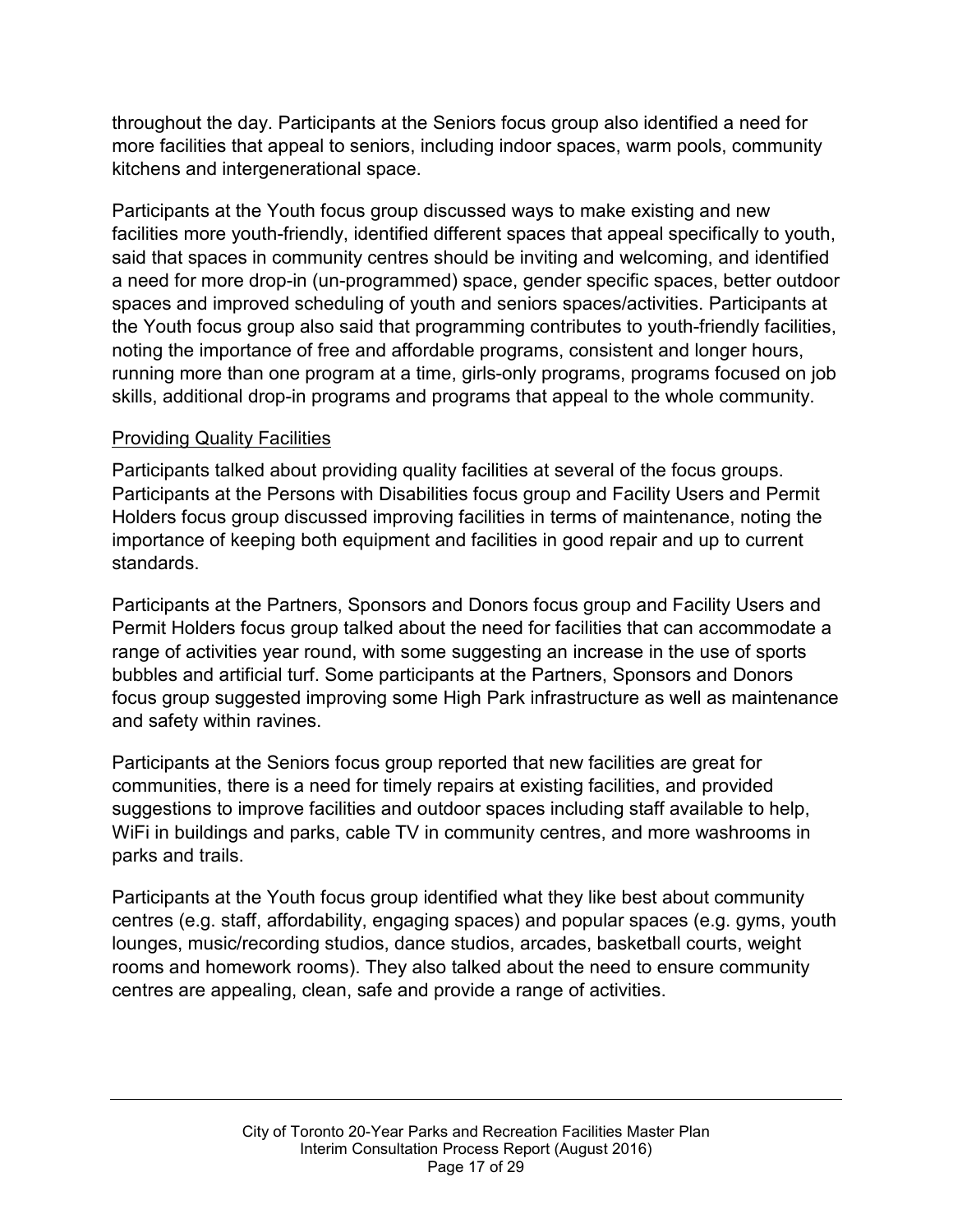#### Working with Others to Meet Needs

Working with others to meet needs was discussed in a number of ways by participants at the focus groups. Several participants said that existing partnerships and programs should be maintained and strengthened. Participants at the Partners, Sponsors and Donors focus group suggested ways the City could strengthen these existing partnerships, including: catalogue the needs of partner organizations; help coordinate and provide additional resources to volunteer organizations; be more open minded to new ideas; and increase recognition of partnering organizations.

Participants at the Access, Equity and Diversity focus group and Facility Users and Permit Holders focus group suggested the City work with the Toronto District and Toronto Catholic District School Boards to explore ways of increasing community access to outdoor school space. Participants at the Seniors focus group identified the community hub model as a good way for the City to co-locate and work with other agencies. They also suggested the City collaborate with churches to access local space and increase its support for volunteerism. Participants at the Youth focus group felt community centres would benefit from better integration with other City facilities/departments and suggested working with other community centres and providers to increase participation in programming.

Participants at the Partners, Sponsors and Donors focus group identified issues with dealing with multiple City departments/approval authorities and suggested that these issues could be mitigated through better coordinating communication between the City and its partners.

#### Improving Accessibility for Everyone

Participants talked about improving accessibility for everyone in several different ways at the focus groups. Participants at the Persons with Disabilities, Access, Equity and Diversity and Seniors focus groups talked about the importance of physical design, including the need for standardized accessibility policies and signage for all facilities. Participants at the Access, Equity and Diversity focus group also talked about the importance of designing facilities in a way that promotes access for all.

Participants also discussed the impact staff have on the experience of users and suggested that frontline staff in particular undergo accessibility training. Participants at the Access, Equity and Diversity focus group said it is important for the City to take active steps to ensure their staff create positive and safe places for everyone. Suggestions were provided to increase newcomer awareness and use of City facilities, for example through orientation sessions and providing space for cultural activities and events.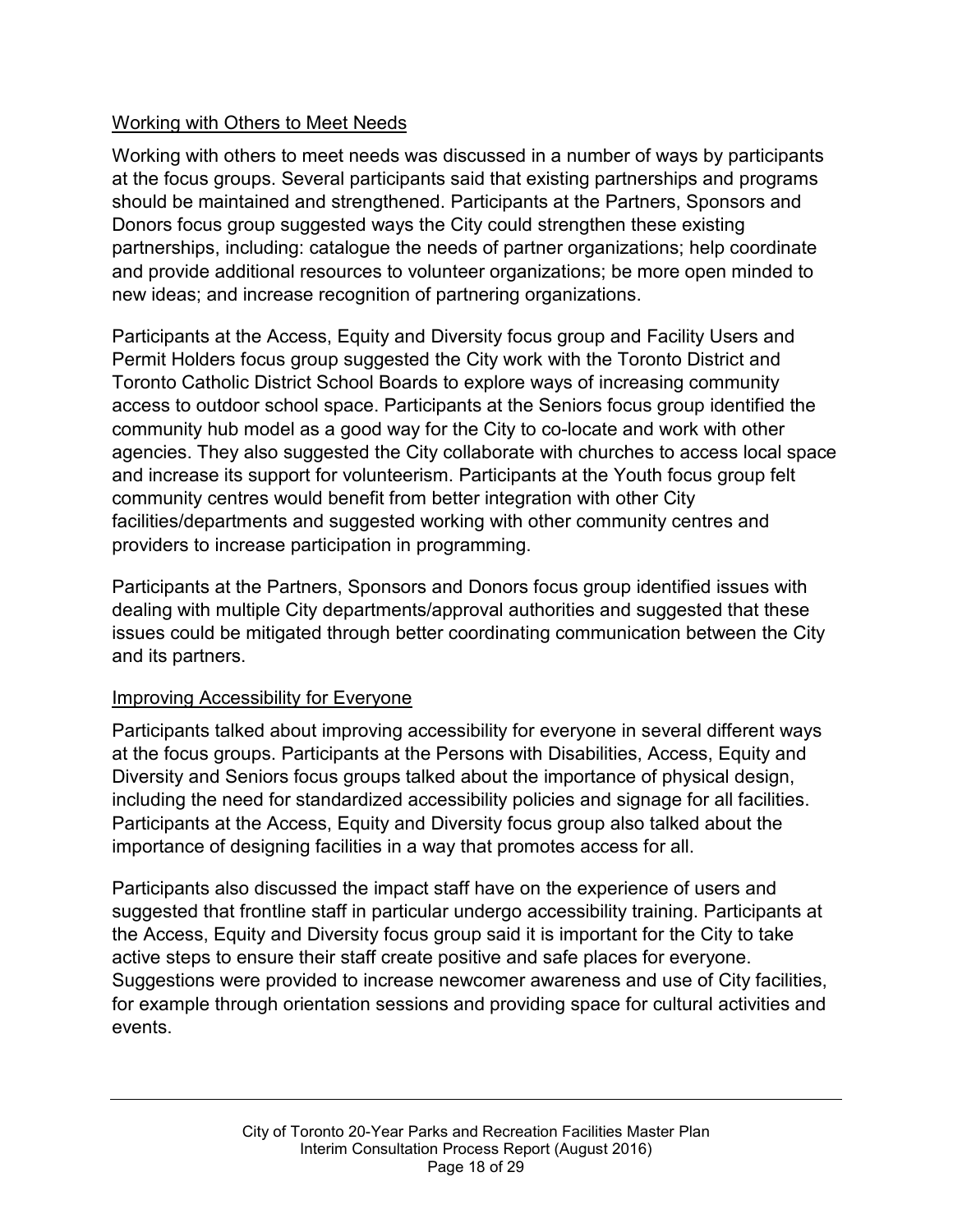Participants at all the focus groups said that the City's registration program and online presence could be improved to promote greater access. Some suggestions included making more information accessible online, making information available in more languages, providing persons with disabilities more assistance with the registration process, and using online tools, including social media, to raise awareness of the facilities and programs the City has to offer. Participants suggested making information available in other venues such as grocery stores.

Participants at the Persons with Disabilities focus group, Partners, Sponsors and Donors focus group and Seniors focus group also talked about access in terms of physical access to facilities and ease of travel, noting the importance of accessible parking, facilities being accessible by public transit, ensuring all residents of Toronto have access to facilities, and providing facilities and programs in areas with greater need (i.e. Neighbourhood Improvement Areas).

Participants at the Facility Users and Permit Holders focus group discussed access in terms of the allocation of facilities and space, suggesting that the City look at the historical allocation of facilities in comparison with emerging activities to ensure that emerging activities and the groups working to provide them have adequate access. Participants also said that the City needs to think about marginalized groups when improving access to facilities.

Participants at the Seniors focus group discussed the need to make outdoor facilities, the beachfront and events more accessible for people with disabilities.

Participants at the Youth focus group felt that earlier and more engaging community consultation is needed, and that many voices are missing. They recommended planning for the 8 year old, the 17 year old and the 90 year old, and to provide programs that appeal to the whole community.

Participants at the Seniors focus group and Youth focus group talked about access in terms of equity and affordability, suggesting that free programming only be available to local communities and introducing a small charge for residents who are not part of the immediate community.

#### The Funding Challenge

Participants at the focus groups offered a number of different ideas to respond to the funding challenge, including:

- Identifying low cost maintenance and repairs to improve facilities
- Investigating ways to tap into additional funding from the province
- Exploring public private partnerships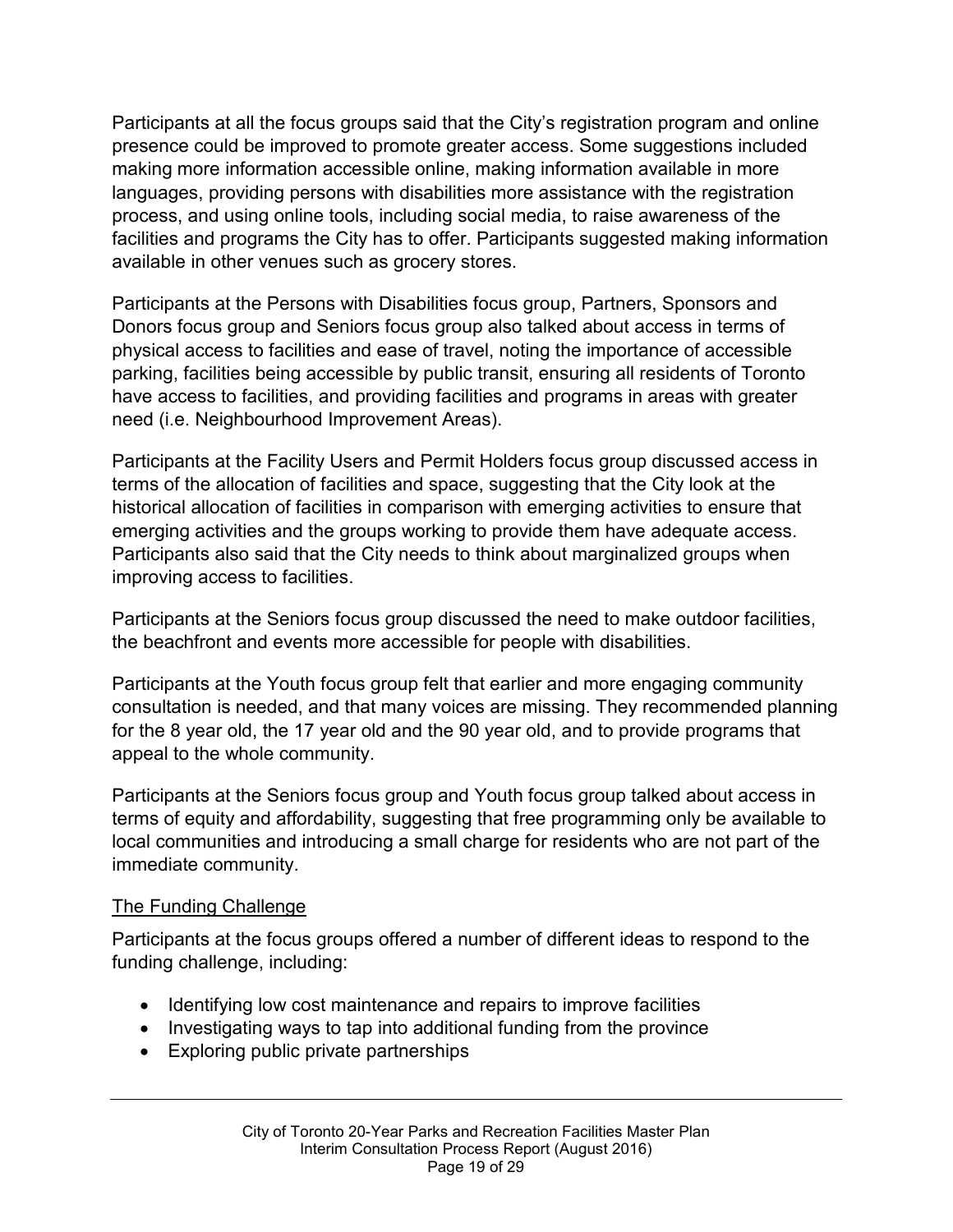- Encouraging people to make donations
- Exploring creative funding strategies and advertising to improve profitability at facilities
- Creating opportunities for business through event partnerships
- Identifying opportunities for public stewardship
- Helping identify external funding sources organizations can tap into
- Locating facilities on non-traditional lands (e.g. hydro corridors)
- Managing permits more efficiently
- Identifying and promoting facilities that are underutilized
- Providing more multi-purpose spaces
- Co-locating or leasing space with or within other organizations
- Re-inventing existing City lands

Participants at the Partners, Sponsors and Donors focus group also discussed the need for funds to maintain facilities as well as the importance of transparency around funding. Participants at the Facility Users and Permit Holders focus group identified some funding challenges their organizations and members are facing, including: maintenance costs; increasing permit fees; and costs associated with risk and liability.

#### *3.4.3 Additional Youth Focus Groups*

Seven additional youth focus groups were held at community centres across the city, engaging a total of 177 youth. The purpose of these focus groups was to seek feedback on facility use, needs, priorities and opportunities from a youth perspective. At each focus group, participants were introduced to the Facilities Master Plan and engaged in facilitated discussions guided by a series of focus questions.

Participating youth reported going to parks to hang out (often with music and food) and socialize. They use parks as well as indoor and outdoor recreation facilities for physical activity such as skating, skiing, swimming, skateboarding, playing sports and ping pong. The youth described visiting community centres and libraries to use computers, study and learn, participate in arts activities (dance, music, poetry), relax, socialize and have fun. When asked to imagine the ideal facility for their community, they included spaces such as skating rinks, skateparks and high quality gymnasiums with modern equipment, as well as arts/dance studios, weight rooms, movie rooms, arcade and game rooms, saunas and youth lounges. Some youth reported a need for gender-specific and femaleonly spaces. Desirable amenities included places to buy food, indoor bike racks, murals/art, free Wifi and access to technology via computer labs and equipment.

To improve community centres and parks, participating youth suggested adding multisport fields, sport courts, play equipment, youth spaces, trees and green space, and specialty spaces such as rock climbing areas and tech/games rooms. The was a desire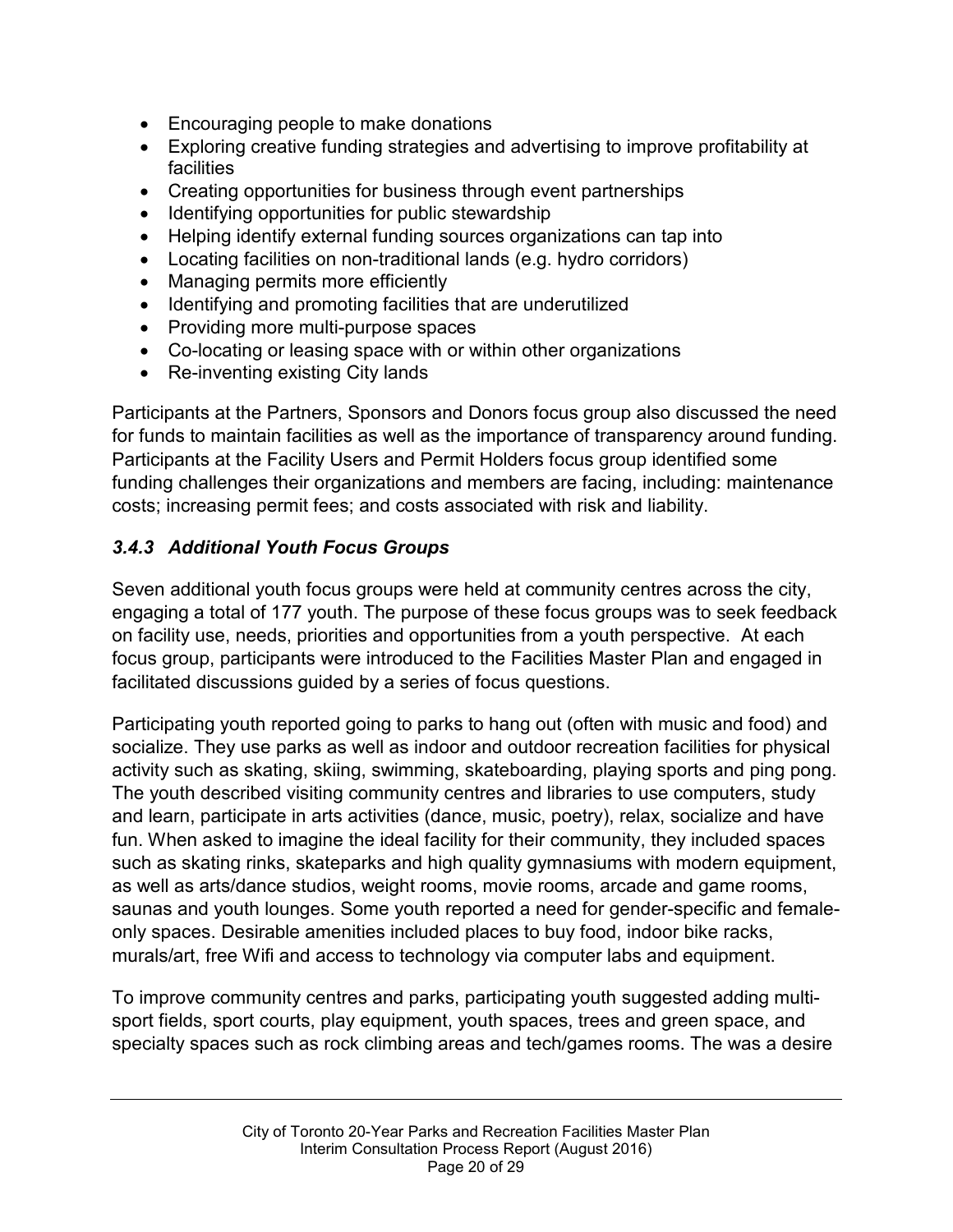for bigger and better gymnasiums, kitchens, play spaces, fields, and amenities including shade, drinking water, WIFI, food services and comfortable seating. Cleanliness and good repair would improve facilities, as would accessibility features such as ramps, elevators and automatic doors. To make facilities more inclusive, participants suggested childcare, mental health and translation supports, more sport and youth programs, access passes for refugees, welcoming lounge areas, signs that reduce language barriers, safe spaces for LGBTQ, female-only spaces, and rooms for religious practice.

# *3.5 Stakeholder Advisory Group Meeting 2*

## *3.5.1 Overview*

On April 12, 2016, the City of Toronto hosted the second of three Stakeholder Advisory Group (SAG) meetings as part of its Parks and Recreation Facilities Master Plan. At this second meeting, SAG members were provided with: (1) a summary of results from the consultation process to date, including feedback collected through the town halls, focus groups and online survey; and (2) an overview of the eight draft Guiding Principles. Following these presentations, SAG members engaged in a facilitated discussion guided by four focus questions:

- 1. What are your thoughts on the draft Guiding Principles? Do you have any suggested additions and/or refinements?
- 2. Do you have any observations or comments on the consultation summary? Anything unexpected? Anything you would like to add?
- 3. How should we engage the public in gaining feedback on the draft recommendations? How can we better engage non-users?
- 4. Do you have any suggestions for improving our communications and process?

#### *3.5.2 High-Level Summary of Feedback*

#### Overall Advice on the Draft Principles

One group of SAG members said they were impressed with the principles overall and liked the first three (Equity, Inclusion and Quality) a lot. Another group of SAG members suggested that the principles could use more inspirational language to promote broad ownership. A third group of members suggested that performance measures should be developed for each of the principles to help operationalize them and make their attainment measureable.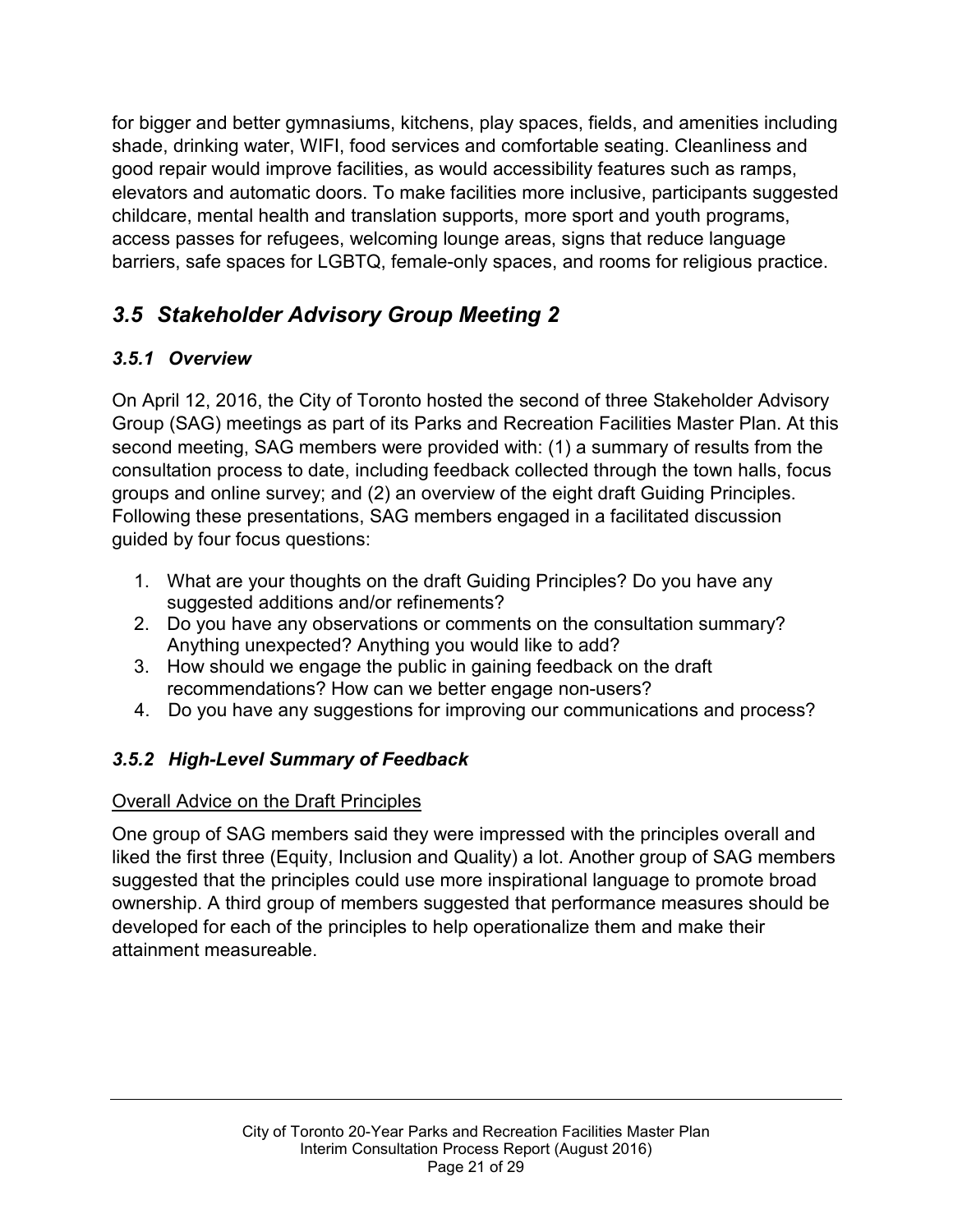A few members suggested that the Master Plan should include a vision statement to introduce the principles and that this vision statement should speak to quality of life and include "soundbites" from the engagement process to demonstrate the link to community desires.

One group of SAG members felt that eight principles was too many and that six would be more appropriate. Another group of SAG members suggested merging the Equity and Inclusion principles and the Sustainability and Capacity Building principles.

#### Engagement and Communications Advice

SAG members shared a number of ideas on how to seek feedback from the public on the draft Master Plan, including:

- Identifying existing networks and going to them to share and seek feedback on the draft Plan;
- Speaking with service organizations to better engage marginalized groups;
- Seeking out community organizations / ambassadors who represent groups that don't typically use facilities;
- Using the Toronto Strong Neighbourhoods Strategy planning tables to reach out across the city;
- Engage academic organizations to set up a hackathon to crowdsource solutions.

SAG members shared a number of ideas on how the draft Master Plan could be communicated to members of the public, including:

- Using aspirations that the public have articulated to introduce the draft Plan and provide an emotional hook;
- A public service announcement (similar to what was used for the Ravine Strategy, which was quite successful);
- Using social media and Council newsletters to tap into existing networks and encourage word-of-mouth communications;
- Using a number of different communications mechanisms to ensure that they are accessible to all (e.g. seniors and people with disabilities may not be able to easily access online communications).

SAG members suggested a number of groups that the City can continue to seek to engage through the Master Plan process, including: other recreation providers in the city (to solicit feedback from their users on why they choose to use those facilities); representatives of city worker unions; and, cultural organizations that offer programming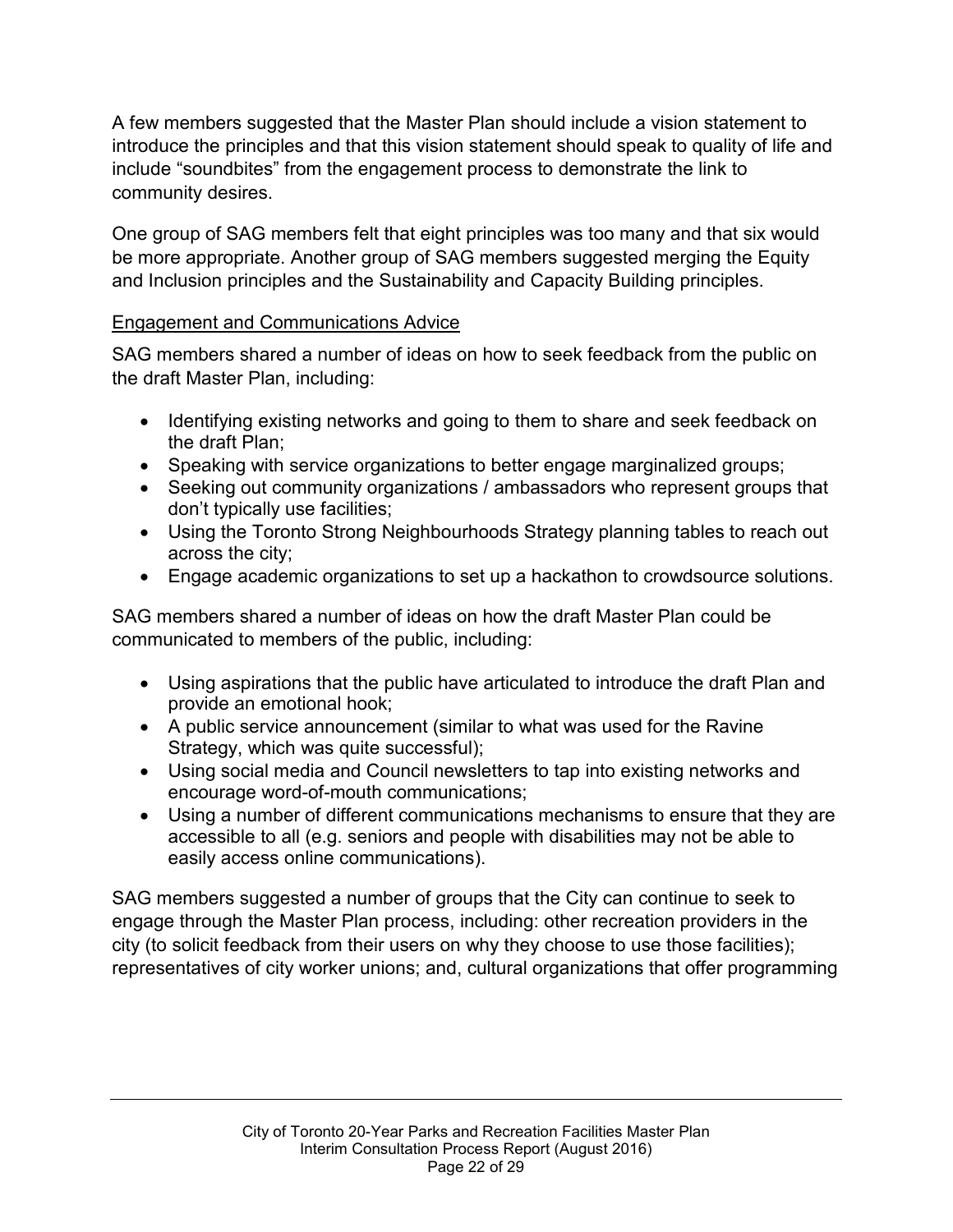#### *3.6 Master Plan Website*

#### *3.6.1 Overview*

The City of Toronto launched an online feedback form on the Facilities Master Plan web page [www.toronto.ca/parks/facilitiesplan](http://www.toronto.ca/parks/facilitiesplan) in November 2015 as part of its Parks and Recreation Facilities Master Plan consultation process. The online feedback form is available to the public until the end of the second phase of consultation for the Facilities Master Plan in late fall 2016. Between November 2015 and June 2016, 120 people participated, resulting in a total of 1,063 comments received.

The online feedback form consists of the following broad, open-ended questions:

- 1. How do City of Toronto parks and recreation facilities make a difference in your life?
- 2. Has your participation in parks and recreation activities changed? What has contributed to these changes? What would increase your participation?
- 3. What can be done to improve City parks and recreation facilities?
- 4. In order to provide the right facilities in the right places in an affordable manner, what opportunities or strategies should the City consider?

Analysis consisted of coding individual comments within responses based on the six challenges that the Facilities Master Plan will address, followed by identification of the key themes or messages under each challenge. The key themes are summarized below, organized by the six challenges that the Facilities Master Plan will address.

#### *3.6.2 High Level Summary of Feedback*

#### Responding to a Changing City *24% of all comments*

Many respondents reported that parks and recreation facilities are essential infrastructure used by people at all stages of life. They play a key role in supporting physical activity, social/community connection and skills development, and promote physical and mental health and well-being. Outdoor spaces allow people to connect with nature, provide respite from a busy city, enable active transportation and offer many environmental benefits that in turn improve health.

Respondents felt that parks and recreation facilities are important places for families to spend quality time together, and for children to play, learn and engage in communities. They provide essential, affordable access to formal and informal recreation that supports the growth and development of children and youth. Many respondents articulated a desire for more casual, multi-generational facility use opportunities, such as all ages or concurrent programming for caregivers and children.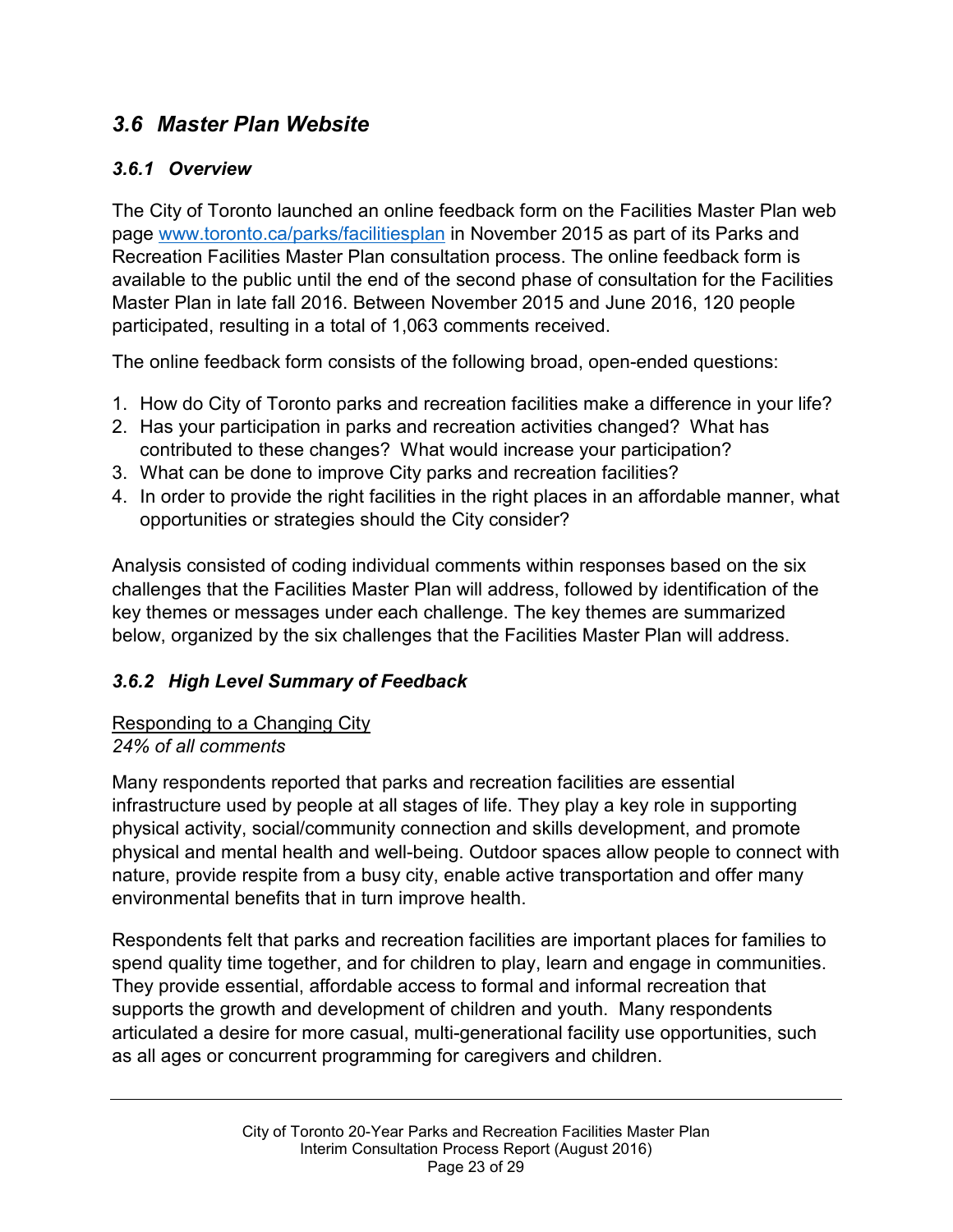Many respondents identified that facility use changes over a person's life cycle, with high use by young families that decreases as children get older. As people age the activities they engage in change – for example someone who played hockey as a youth and young adult may use rinks less, but use trails more.

Issues to consider in providing the right facilities in the right places include intensification, for example in the downtown core. The City should also plan and deliver facilities and services that meet demographic needs, for example those of seniors, newcomers and low-income communities. Some respondents raised issues of facility quality and access, including increased crowding and decreased sport field quality.

#### Reshaping Facilities to Fit Evolving Needs *21% of all comments*

Many comments indicated that residents value the range of facility options available and reported participating in arts, culture, sport and exploring the natural environment, both as individuals and with groups. The availability of registered as well as drop-in and informal activities supports people of all ages and stages. Some respondents reported a trend toward individual vs. organized activities and a desire for multi-use spaces (e.g. open green field). Many expressed a desire for environmental, cultural and other options at facilities, and for small amenities such as outdoor fitness equipment and benches.

Some respondents emphasized that they use facilities to maintain their health. Many respondents reported that in an increasingly urban environment green space is more important than ever. Natural areas are excellent places to relax, decompress and find peace. They provide important environmental benefits (e.g. cleaning the air). Some respondents felt that it is important that the City ensure that existing green spaces are protected and new ones created when new development takes place.

Many respondents described the value of the wide range of affordable recreation options at City facilities, particularly for children, youth and seniors. To encourage facility use it was suggested that the City improve amenities, reduce crowding, provide more multi-generational options and reduce parking and program fees.

#### Providing Quality Facilities *22% of all comments*

Many respondents reported regularly using many facility types, particularly swimming pools, ice rinks, sports fields and that these are important venues for both recreational and competitive sport. Many comments suggest that many of the city's parks and recreation facilities are in need of renewal. Some respondents reported a need for increased greater sport field maintenance.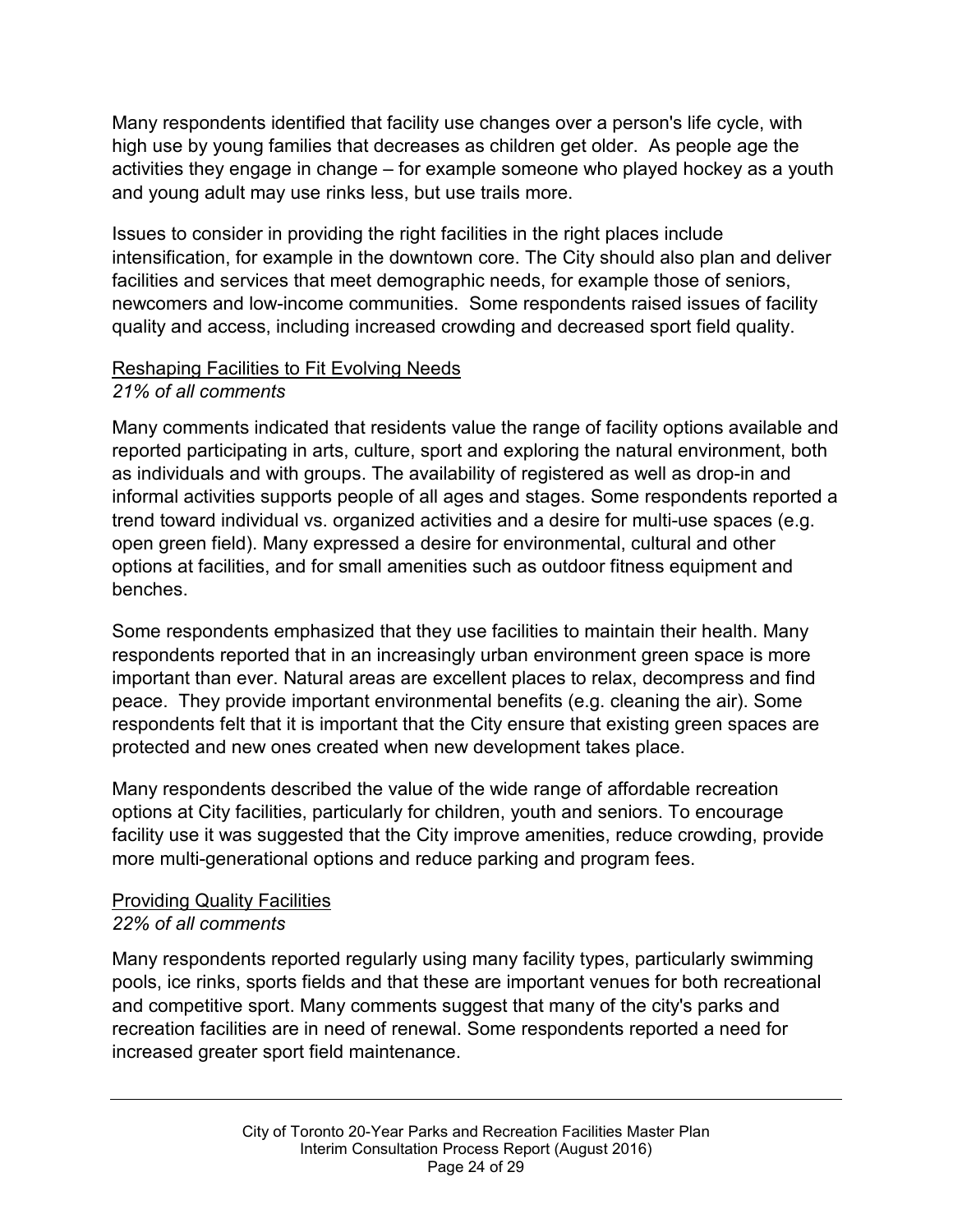Suggestions for improvement included ensuring a good state of repair, regular upgrades and refreshes of facilities, amenities and signage, enhanced amenities such as change rooms and lighting, and making equipment more available for use (e.g. weights and sport balls). Some respondents recommended expanding existing facilities in response to community needs and improving maintenance, particularly for sports fields and pools.

Some respondents suggested that facility planning should be done with strong, current data on existing facilities and demographics. It was suggested that the City apply best practices for facility planning, maximize use at existing facilities, and ensure the equitable distribution of facilities. Additional suggestions were to work with partners to create new facilities, and to use materials and techniques that promote all-season use.

#### Working with Others to Meet Needs

#### *7% of all comments*

Many suggestions were provided by respondents for working with others to provide facilities. These include exploring community hubs with other providers, working with developers to deliver facilities, partnering with school boards, and improving revenue generating facilities (e.g. arenas). It was also recommended that the City work with community groups, non-profit organizations, and with the private sector including developers to secure land for facilities

Some respondents provided recommendations for service delivery. These included improving customer service and having more staff trained to work with seniors.

#### Improving Accessibility for Everyone *22% of all comments*

Respondents generally found that parks and recreation facilities were conveniently located and make regular use of facilities within walking distance. Some respondents would like to see a greater range of facilities within their neighbourhoods. It was also suggested that facilities could be better linked with the trail system.

Many respondents expressed a desire for more amenities such as concession stands, washrooms, smaller sport facilities (e.g. fitness equipment), and modernized facilities (e.g. splash pad vs wading pool).

It was emphasized by many respondents that City facilities need to keep up with growth and demographic change. Some respondents highlighted the need to provide for adequate provision and maintenance of support amenities such as washrooms and support space. It was also suggested that the City consider facilities in non-traditional locations such as shopping malls.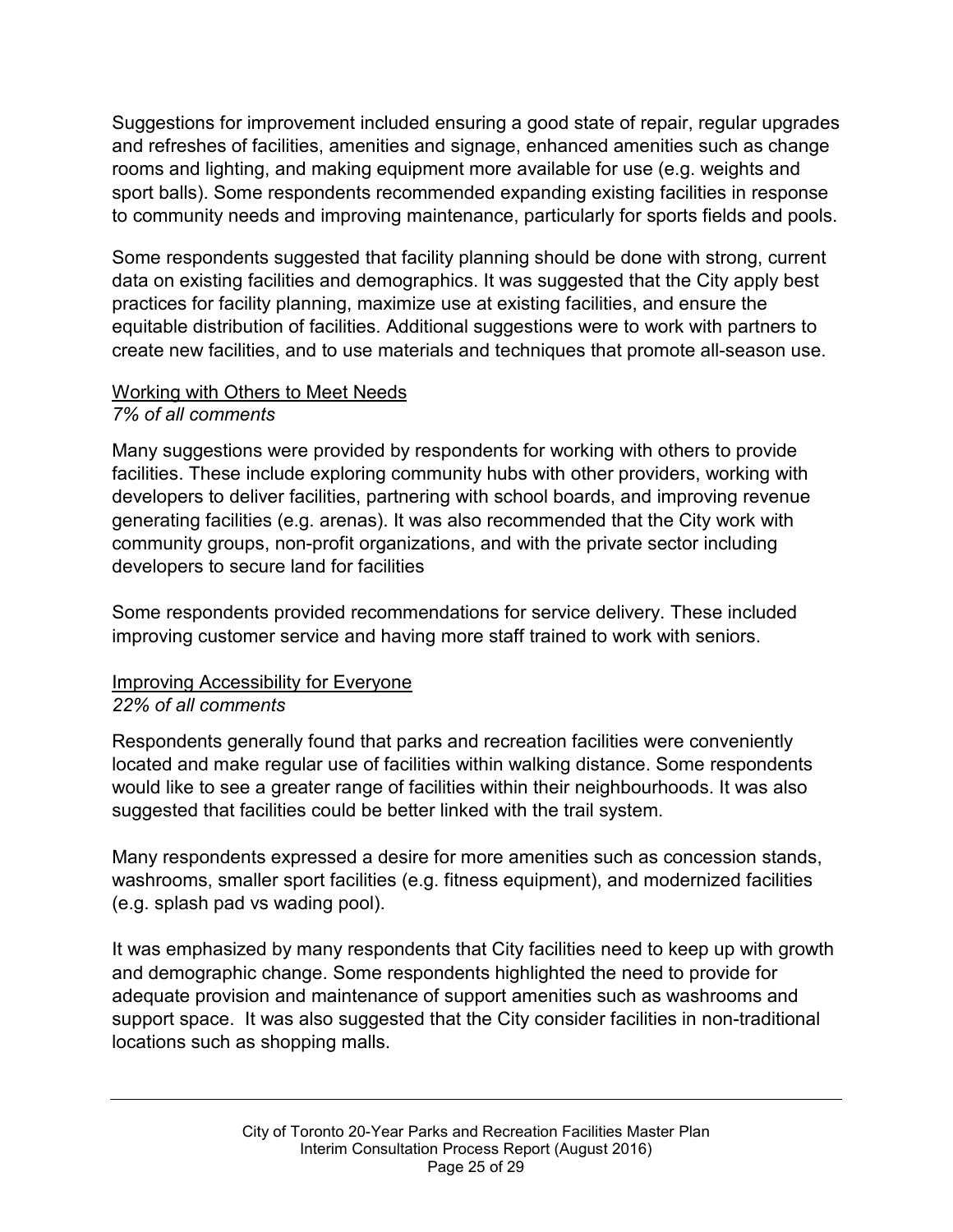Many respondents expressed appreciation for the many free and affordable parks and recreation facilities, with some suggesting more discounts for specific population groups (e.g. students, and seniors). A frequent suggestion was to extend hours of operation, for example by being open later at night and increasing lighting to extend the hours of outdoor facilities. Many people would also like to see improved information and outreach regarding parks and recreation facilities and programs.

#### The Funding Challenge *4% of all comments*

Respondents suggested sponsorships, community fund-raising, working with community and private sector partners, and revenue generation through leases and permitting as options to help fund parks and recreation facilities. Additional strategies put forward include ensuring that the state of good repair is maintained at facilities and retrofitting existing facilities. Some respondents commented that it was important to ensure adequate funding for Parks, Forestry and Recreation.

# *3.7 Toronto Planning Review Panel*

#### *3.7.1 Overview*

The Planning Review Panel is made up of 28 randomly selected Torontonians. The Panel was created so that a representative group of Torontonians could help the City Planning Division guide growth and change in Toronto. They have been asked by the Chief Planner, to work together over the course of two years to provide City Planning and other City divisions with informed public input on major planning initiatives. Members are tasked, in particular, with helping to ensure that these initiatives are wellaligned with the values and priorities of all Torontonians.

More information about the Planning Review Panel can be found at [www.toronto.ca/planning/tprp](http://www.toronto.ca/planning/tprp)

On May 14, 2016, the panel met to offer input on the Parks and Recreation Facilities Master Plan. The panel was presented with a series of questions, including:

1. We've identified four important needs that the Parks and Recreation Facilities Master Plan should address: Responding to a changing city; Reshaping facilities to fit evolving needs; Providing quality facilities; and Improving accessibility for everyone. Do you believe we have identified the most important needs facing Toronto's recreation facilities?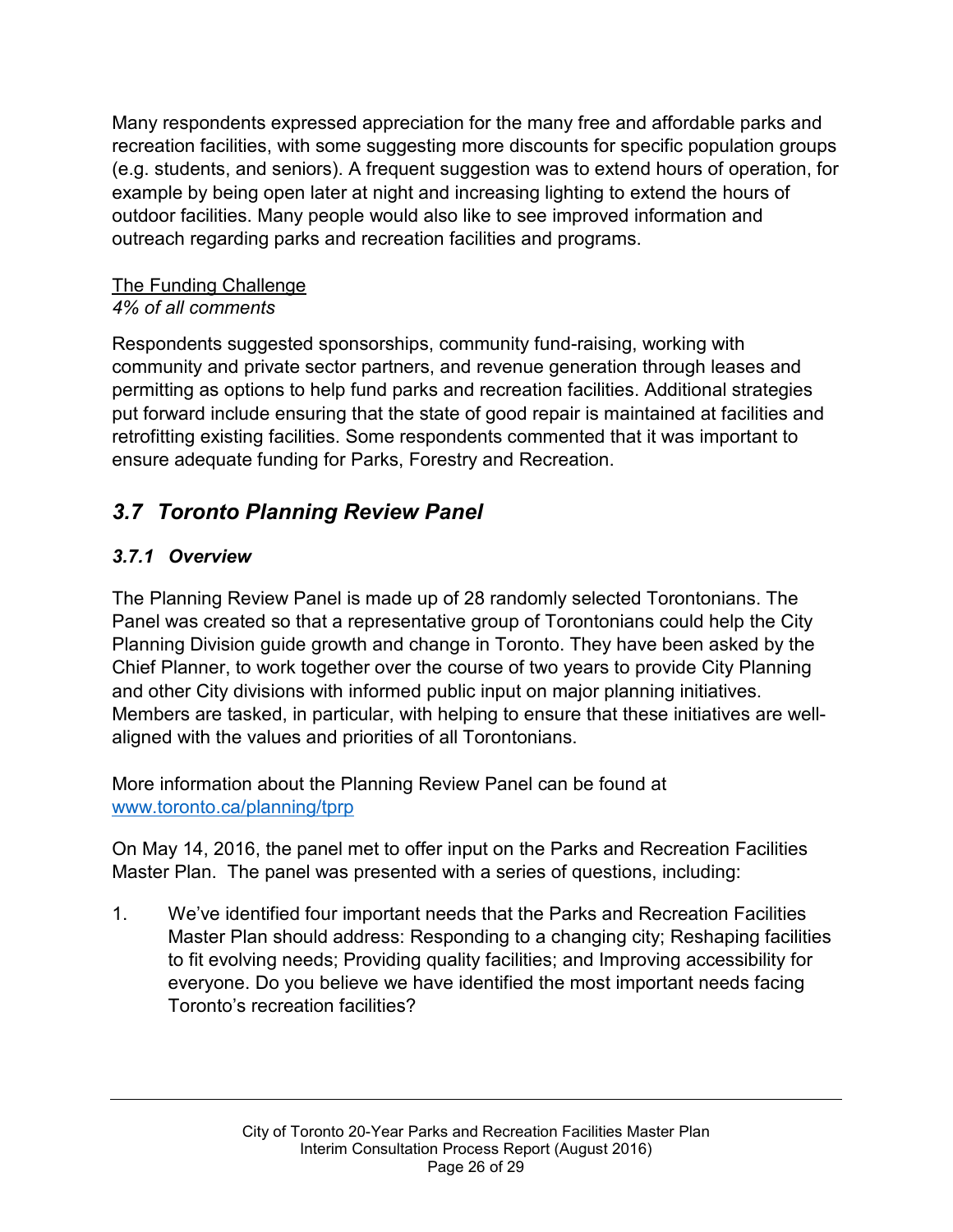- 2. Because of the "Funding Challenge" we've described, it's not always possible to provide everyone with the facilities they might want. Are there particular facility needs that you believe we should prioritize in this new Master Plan?
- 3. Partnerships with others can help us meet as many needs as possible. Do you have any suggestions about how we should work with others to provide great facilities?
- 4. We want to engage all Torontonians, not just our current facilities users, in a conversation about the future of recreation facilities in our city. Do you have any suggestions about how best to engage those who don't regularly use our facilities?"

#### *3.7.2 High-Level Summary of Feedback*

#### Feedback on Need the Facilities Master Plan Should Address

Panel members agreed that it is difficult to discuss facilities without a conversation about programming. The group wondered whether the quality of facilities may in some cases matter less than how facilities are programmed to meet community needs, or how great community programs find access to functional spaces in neighbourhoods. They felt discussing the two together would ensure a more valuable conversation with the public that led to more substantive and creative outcomes.

Panelists did agree that the four broad needs that were identified were important and should be addressed in the Parks and Recreation Facilities Master Plan. During their discussions, panelists raised and discussed a number of specific issues, but found that they all fit in under the four broad needs identified by the city.

#### Advice on What Facilities Should be Prioritized

First, there was broad agreement that priority should be given to geographic communities which are currently underserved, such as Neighbourhood Improvement Areas. Many believed that this will improve accessibility to recreation facilities for the residents who need it the most and help allay growing inequalities between neighbourhoods in Toronto.

Second, they identified the need to create multi-purpose and flexible recreation facilities. As a diverse city, there would always be a diversity of demands. Plus, neighbourhoods in Toronto continue to change. For these reasons, panelists felt it was very important that facilities become more flexible and modifiable. Providing more multi-purpose and flexible facilities will allow spaces to accommodate different users with changing needs, while reducing the need to invest in costly renovations.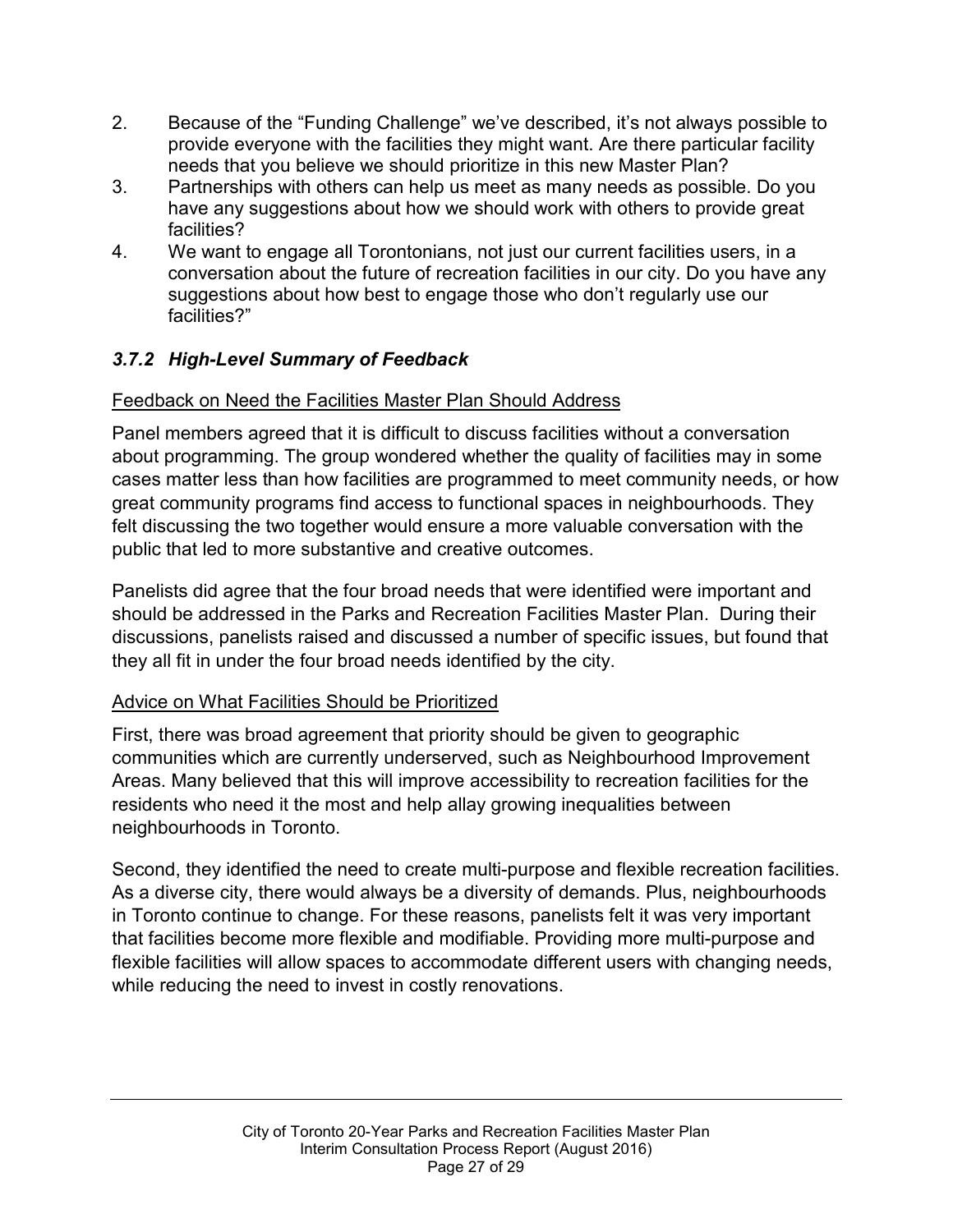Third, Panelists thought that making facilities accessible for people with disabilities should be a priority. The Panel felt an important step towards creating inclusive and welcoming facilities was to ensure that old and new facilities can cater to the needs of people with disabilities.

Lastly, ensuring facilities are sustainable and environmentally friendly was also identified as a priority. This would help save costs while also decreasing the environmental footprint of the facilities.

#### Advice on Partnerships

The Panel felt partnerships were a useful tool to provide great facilities and help alleviate fiscal constraints. Many saw Section 37 as a partnership between the City and developers, and some emphasized the need to rework the way Section 37 funds were allocated. Though they understood that Section 37 was primarily a way to fund increased demand for public amenities in response to new development, these panelists felt the way funds are allocated should be reworked in order to distribute more funding to the neighbourhoods where the need for new amenities is greatest, regardless of the pace of local development.

Panelists also agreed that the City should continue to explore corporate sponsorships and private donations, including through incentives such as naming rights or plaques.

Panelists were strongly in favour of a more expansive approach to partnerships between the City and external partners that would expand resident access to recreation and community building opportunities. Though they were supportive of the idea of partnering to build or repair public facilities, they also encouraged the City to take a neighbourhood-based approach including working more with owners of existing underused spaces (for example in schools, buildings owned by religious and community organizations, and other local assets) to bring public recreation programming into these spaces. It would also mean working with property developers to build recreation spaces that serve the needs of the general public as well as the building's residents or tenants.

Panelists discussed how current programs in park and recreation facilities were sometimes not used despite existing demand for programs in the community. Panelists felt residents don't always know what programs are offered and suggested partnering with local organizations and groups to better plan and match programs with local demand, and also inform community members about available program opportunities.